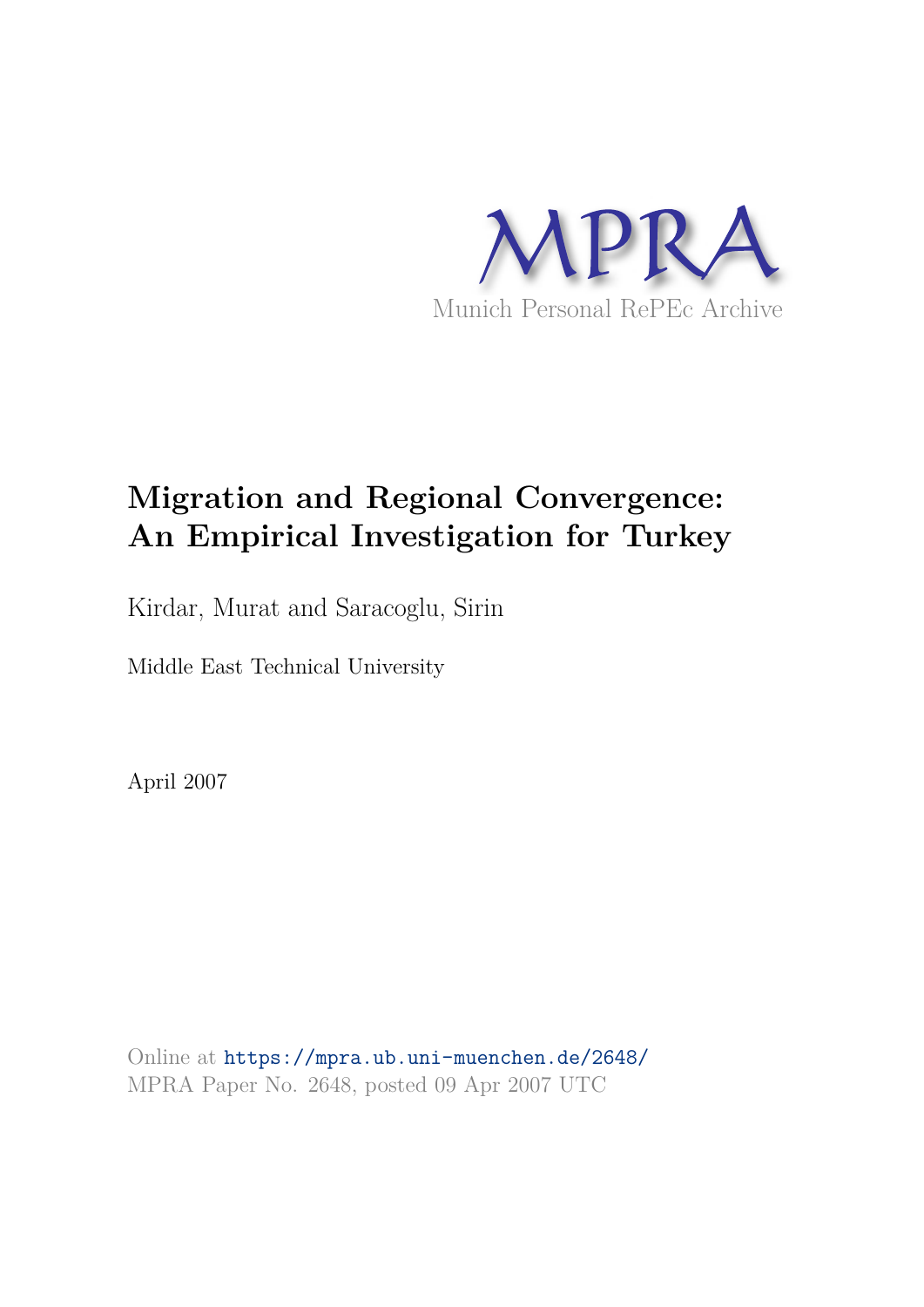### **MIGRATION AND REGIONAL CONVERGENCE: AN EMPIRICAL INVESTIGATION FOR TURKEY\***

Murat G. Kırdar\*\* and D. Şirin Saracoğlu\*\*\*

*Middle East Technical University, Department of Economics, 06531 Ankara Turkey* 

#### **Abstract**

The standard growth model predicts that allowing for labor mobility across regions would increase the speed of convergence in per capita income levels and that migration has a negative causal impact on regional growth rates. Although the empirical literature has uncovered some evidence for the former implication, the latter has not been verified empirically. This paper provides empirical evidence for the negative causal impact of migration on provincial growth rates in a developing country with a high level of internal migration that is characterized by unskilled labor exiting rural areas for urban centers. We utilize an instrumental variables estimation method with an instrument unique to the country examined, and we also control for provincial fixed effects.

*JEL Classification Codes*: O40; R23; C23

*Keywords***:** Regional convergence; Regional growth; Internal migration; Fixed effects; IV estimation

<sup>\*</sup>Earlier versions of this study were presented at the EcoMod Urban and Regional Modeling Conference 2006 in Brussels, Belgium and in 2006 Annual Congress of European Regional Science Association (ERSA) in Volos, Greece. Financial support by the METU-Academic Research Project Fund is acknowledged.

<sup>\*\*</sup>e-mail : kirdar@metu.edu.tr

<sup>\*\*\*</sup>Corresponding author; e-mail: ssirin@metu.edu.tr . Tel: +90 312 2102058; fax: +90 312 210 7964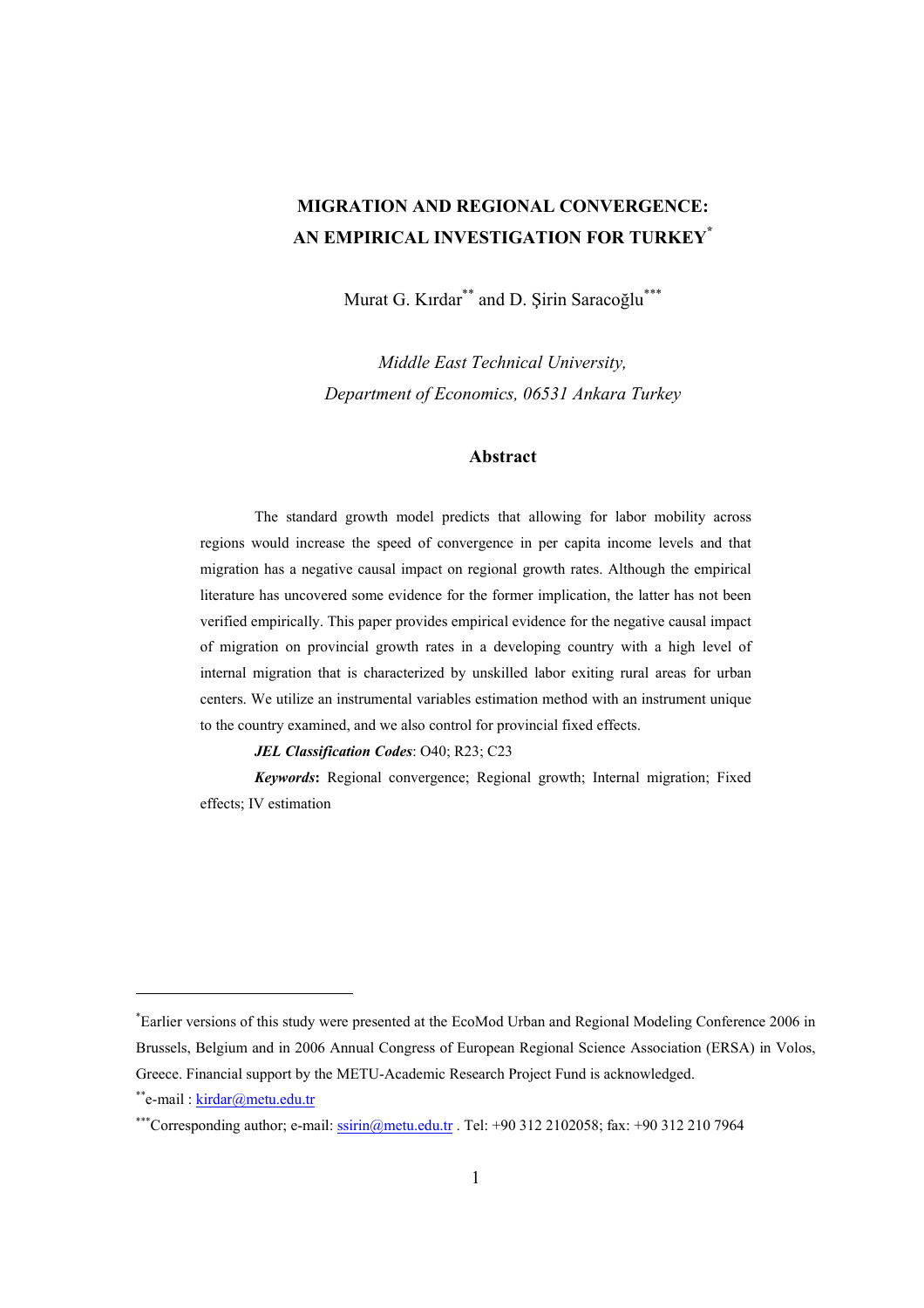### **1 Introduction**

The persistence of regional disparities in Turkey eventually brought up the question of whether there came about any convergence across these regions or not. In the last decade or so, numerous empirical studies tackled the issue of convergence across the Turkish provinces and regions. One of the first studies on this question by Tansel and Güngör (1997) finds that there is indeed convergence across the 67 provinces of Turkey in terms of labor productivity for the 1975-1990 period. In contrast, another study taking the same time span into account concludes that, in fact, there is no evidence for convergence, and instead there is divergence across Turkish provinces in terms of per capita income (Filiztekin, 1998 quoted in Temel, et al., 1999). Filiztekin finds that the only convergence that exists is conditional convergence. Temel, et al. (1999) assert that for the 1975-1990 period, in terms of labor productivity, there emerges a polarization in the sense that some provinces converge towards a low productivity level while others converge towards a higher productivity level, and hence form "productivity clubs". For the 1987-1999 period, Doğruel and Doğruel (2003) find that the degree of variation in per capita income across all Turkish provinces has not diminished over time, however they observe that it has somewhat declined across the high-income provinces. Their result points to a weak convergence only across the high-income provinces in Turkey. Karaca (2004) concludes that there emerges no convergence across the 67 provinces for 1975-2000. Erlat (2005) employs a time series approach to test for convergence across all provinces for 1975-2001. Based on unit root tests with panel data, this study reveals that there is indeed regional convergence in the Mediterranean and Central Anatolian regions as a whole. On the other hand, Erlat also finds out that various provinces in all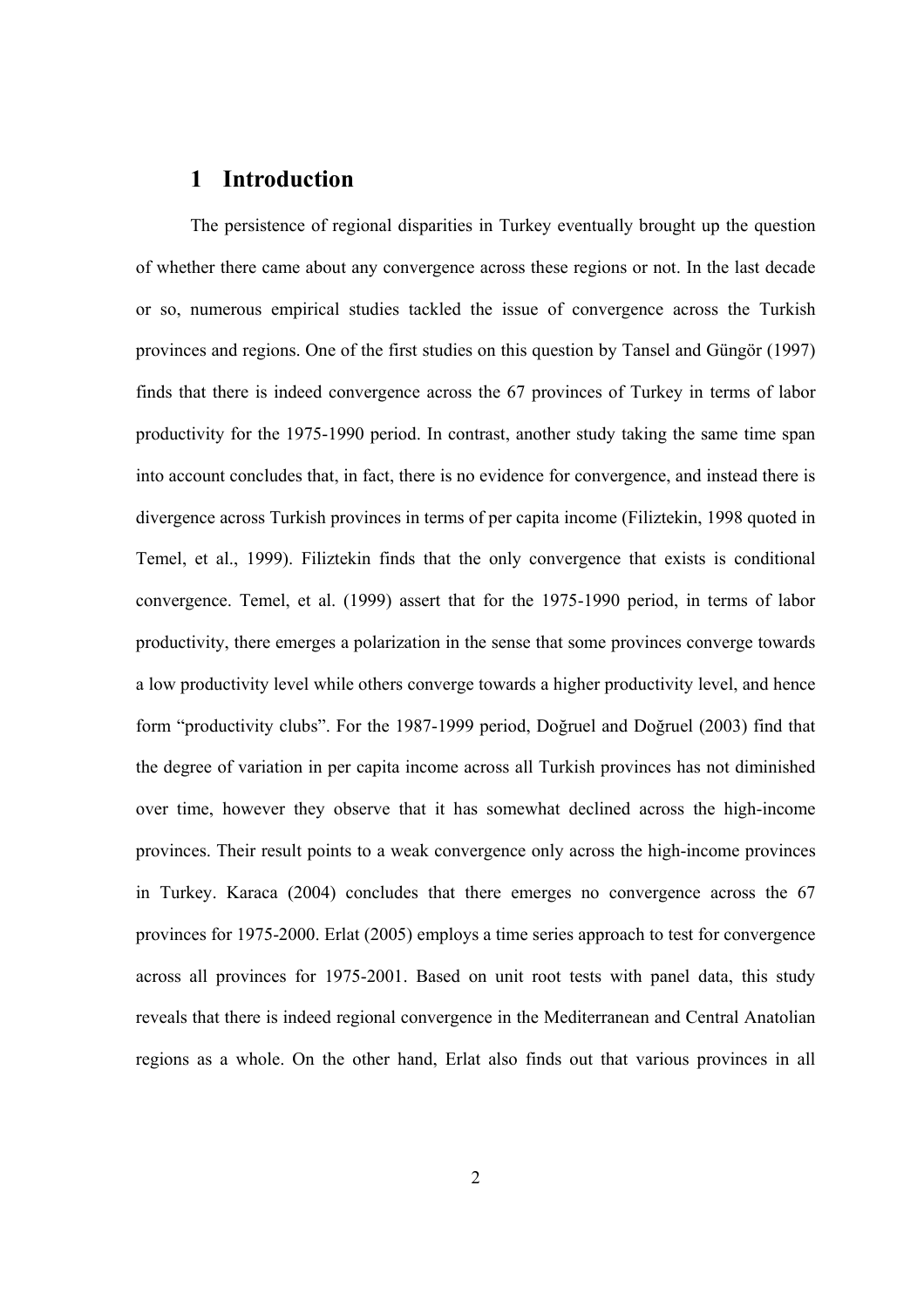regions except those in the Eastern and Southeastern Anatolian regions converge towards the average Turkish real GDP per capita.

Nevertheless, none of these studies considers the contribution of internal migration to convergence, if there is any. According to the neoclassical theory with diminishing returns to factors of production and homogenous labor, if there is labor mobility, labor would flow from low per capita income regions to high per capita income regions. As a consequence, per capita income would increase in out-migration regions, while decreasing in in-migration regions, holding everything else constant. Due to this continued labor mobility across regions, the regional income gap would eventually shrink; migration would slow down and finally come to a stop. According to this point of view, migration is conducive to faster convergence across regions. In a study on convergence across the U.S. states, Barro and Salai-Martin (1991, 2004) conclude that this contribution, in fact, is not very significant. When they conduct similar analyses for Japanese prefectures and European states, they reach parallel conclusions. Effectively, empirical as well as historical findings suggest that the standard neoclassical theory falls short of explaining the persistent migration flows across countries and the remaining disparities between countries (Reichlin and Rustichini, 1998). According to Reichlin and Rustichini, if immigrants to richer economies have higher than average human capital, convergence might slow down, and even divergence could occur. Shioji (2001), in line with the findings of Barro and Sala-i-Martin, finds no significant effect of migration on the convergence across Japanese prefectures. In fact, Shioji argues that such a migration puzzle could be explained if migrants have higher human capital than nonmigrants and if the composition effect of migration overwhelms its quantity effect. Still, Shioji fails to find evidence for a strong compositional effect of migration across Japanese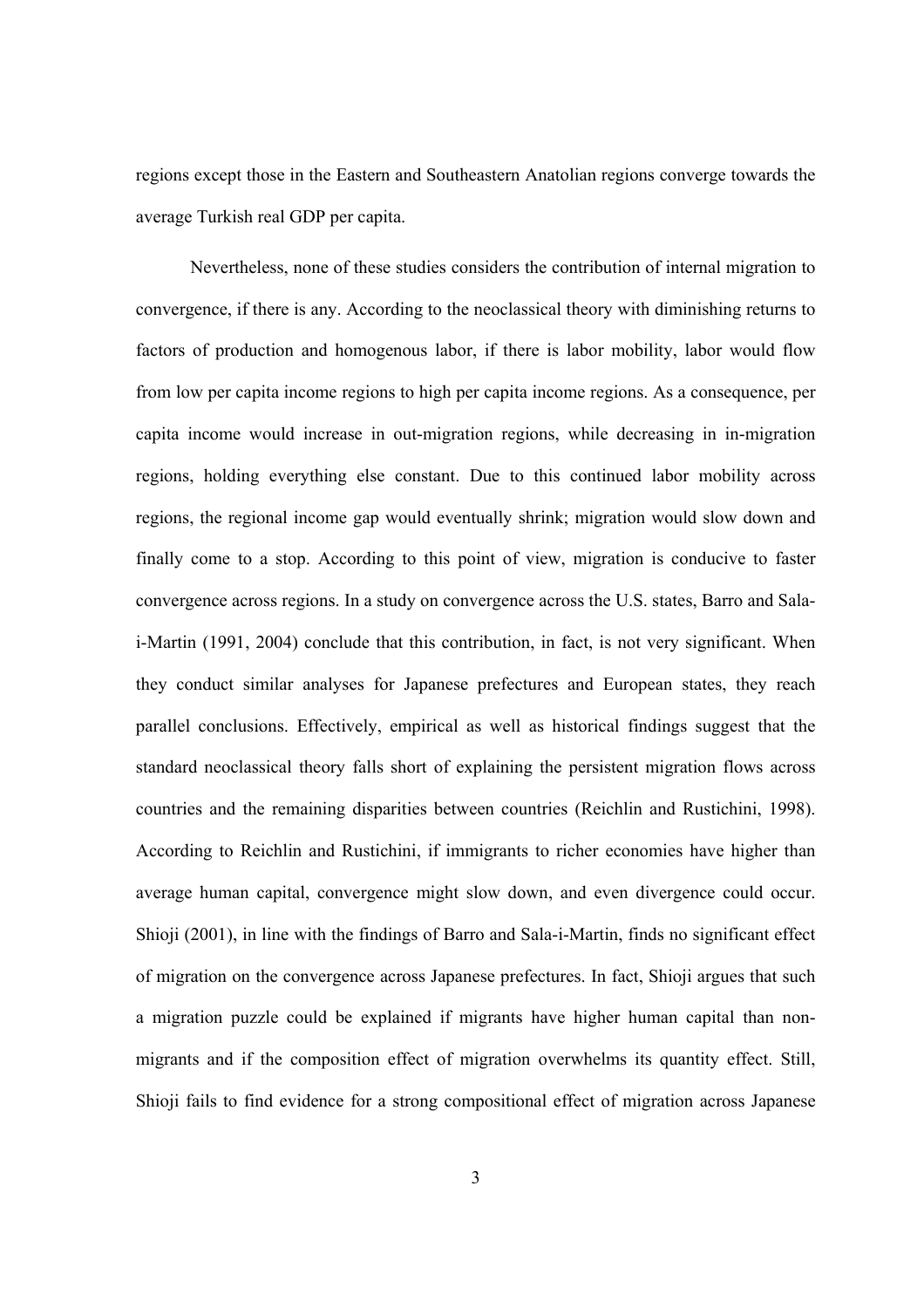prefectures, and concludes that the causes of this migration puzzle have to be investigated elsewhere. In a study, similar to that of Barro and Sala-i-Martin (1992), conducted on Sweden, Persson (1994) finds a positive but still a weak contribution of internal migration on the convergence across 24 Swedish counties in per capita income. Soto and Torche (2004) conclude that the lack of speedy convergence across Chilean regions is due to low levels of interregional migration, which is a direct result of the social policies of the government. Among the convergence studies for Turkey, only Gezici and Hewings (2004) incorporate net internal migration rate as a regressor directly into their regional convergence analysis together with other explanatory variables such as an east dummy to capture the east-west dualism, population growth rate, and public investment to GDP ratio. However, they find no significant effect of migration on convergence for the 1987-1997 period.

Nonetheless, in developing countries where migration is generally in the form of unskilled labor from low-income agricultural regions moving into wealthier urban areas, we would expect the impact of internal migration on regional growth rates and convergence to be more significant. In our study, we test for convergence of per capita income across Turkish provinces for 1975-2000, and assess the contribution of net internal migration to convergence.

The striking disparities in per capita gross products across her provinces and high migration rates make Turkey an interesting country to study the impact of migration on regional convergence. In 2000, the per capita Gross Provincial Product (GPP) in the richest of the 67 provinces was 14 times that in the poorest province. In addition, the major urban centers in the western part of the country receive substantial flows of migration, mainly from the eastern regions, every year. For instance, between 1985 and 1990, Istanbul received a net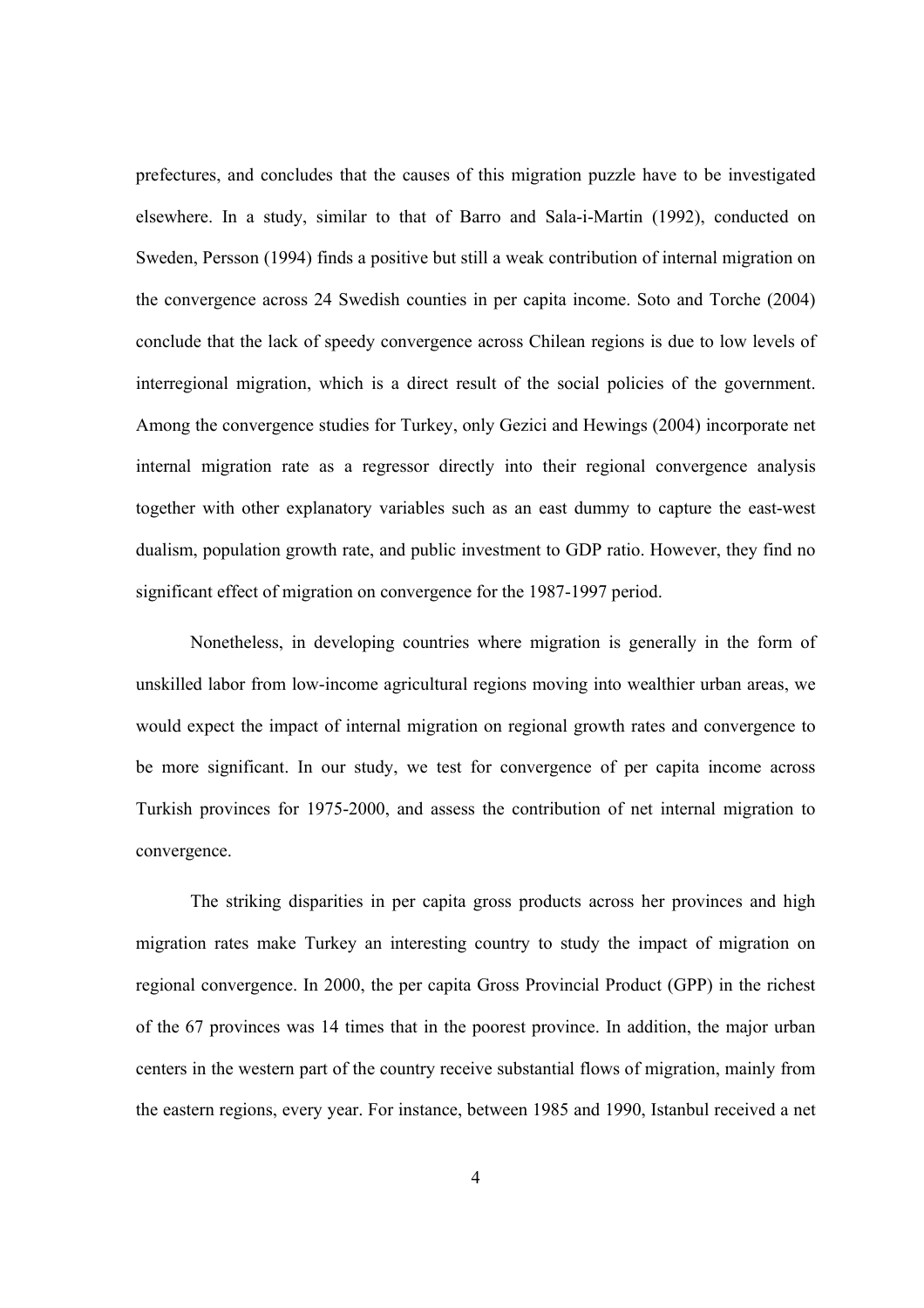migration flow that was roughly equivalent to 10 percent of its population. In other words, the number of net migrants to Istanbul in this five-year interval was around 650,000 people.

There are two critical econometric issues in conducting a test of convergence that also accounts for migration. The first one is the omitted variable bias that arises when cross section data are used. This omitted variable bias results from the potential correlation between the unobserved provincial characteristics and the per capita GPP. We handle this bias by dividing the total time-span for which we have data into shorter time intervals, thereby yielding the data a panel structure. This allows us the use of regional fixed effects that takes care of the omitted variable bias. However, this comes at the cost of using shorter time intervals in measuring the growth rates. The other econometric issue is the simultaneity bias resulting from the two-way causality between growth and migration rates. The simultaneity bias is addressed using instrumental variables. In order to identify the causal impact of migration on regional growth rates, we need a source of exogenous variation in migration rates. We achieve this by using an instrument that is peculiar to Turkey, which signifies whether a province is under the state of emergency or not, along with another instrument, population density, which has been used as an instrument for migration in the convergence studies for other countries. Using these instruments, we conduct a two-stageleast-squares estimation.

Our estimation results indicate a clear evidence for the negative causal impact of migration on regional growth rates. This is the first empirical study, to our knowledge, that provides such evidence. The distinction of our results is likely to emerge from two facts: first, the compositional structure of internal migration is different in Turkey than that in developed countries studied by, for example, Barro and Sala-i-Martin. Most migrants in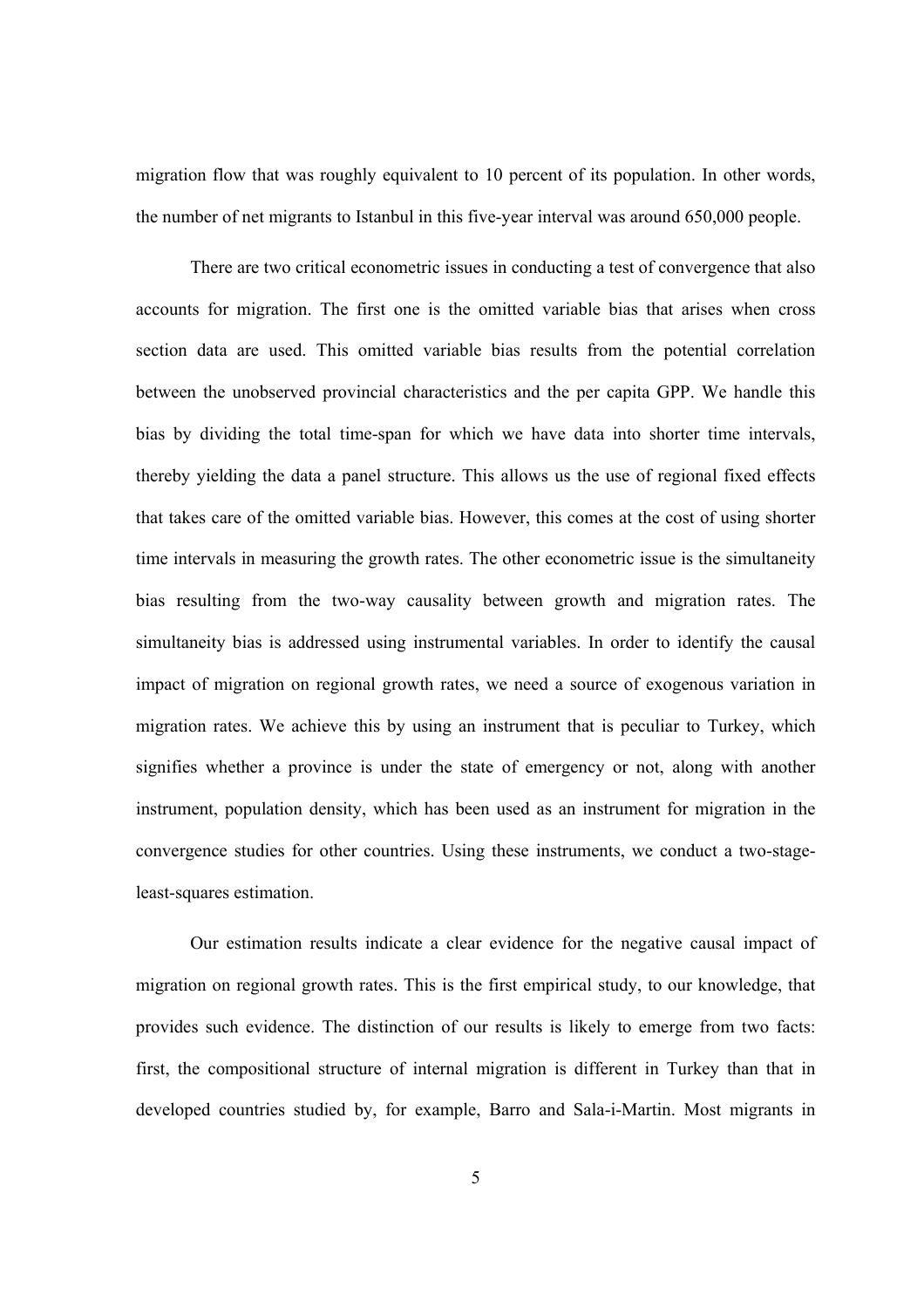Turkey are low skilled agricultural workers exiting the rural sector for employment in urban areas.<sup>1</sup> Secondly, the level of migration has been higher in Turkey.<sup>2</sup>

We find that the rate of convergence in per capita income across the regions in Turkey is 1.1 percent when the fixed effects across provinces are not accounted for. However, incorporating fixed effects into the estimation, we determine the rate of convergence across Turkish provinces to be 6.2 percent per year when migration is not accounted for, and 4.3 percent per year when migration is accounted for. That the rate of convergence is much higher once disparities in the structural parameters across provinces are accounted for using fixed effects is also reported for the U.S. (Islam, 1995; Caselli, et al., 1996). In addition, that the rate of convergence decreases once migration is accounted for concurs with the predictions of the standard growth model and is also reported in various other empirical studies (for example, Barro and Sala-i-Martin, 2004).

Another interesting new result from incorporating migration in the growth equation is that the number of provinces for which there is evidence for a steady-state per capita income level that is not lower than that of Istanbul decreases remarkably. This implies that not accounting for migration exaggerates the position of a number of provinces in terms of their steady-state per capita income level relative to that of Istanbul, which has received massive waves of migration during the time period that this study covers.

In Section 2, the internal migration process in Turkey since the 1950s is briefly described. Section 3 introduces the concepts of absolute and conditional convergence, and

<sup>&</sup>lt;sup>1</sup> While 62.5 percent of the Turkish labor force was employed in agriculture in 1980, only 36 percent remained in this sector as of 2000.

 $2^2$  For example, while the absolute value of annual net migration rates for the U.S. states averaged at 5.41 percent between 1990 and 2000 according to US Census data, the same value for Turkish provinces was 6.94 percent.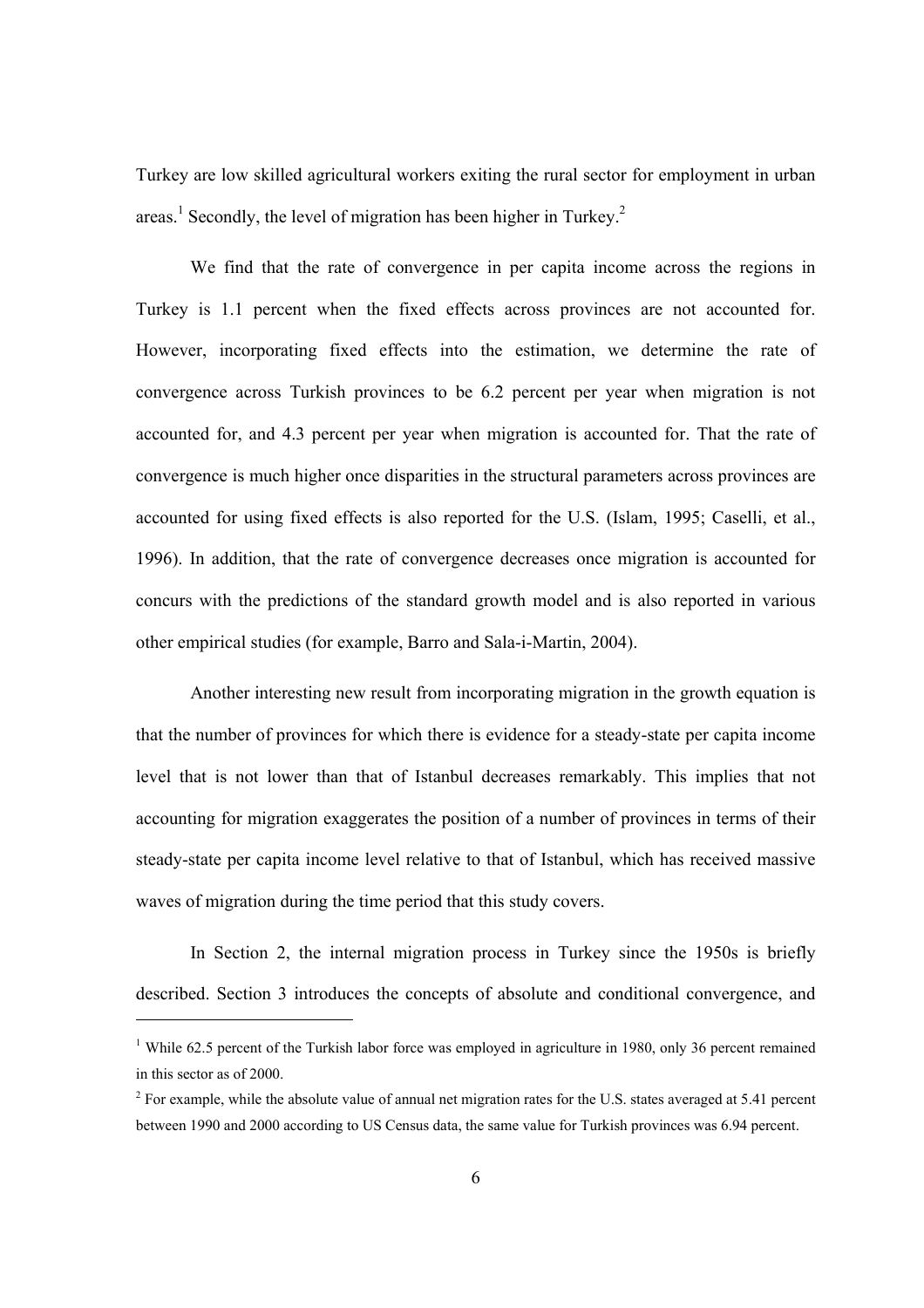the channels through which migration might affect the speed of convergence. Section 4 describes the data and section 5 presents the estimation method and results. Section 6 concludes.

# **2 Internal Migration in Turkey**

The social and economic transformation in Turkey, which picked up pace in the 1950s with accelerating development and industrialization movements, inevitably brought about impetus to internal migration. Turkey experienced internal migration most heavily during the 1950-1985 period (Akşit, 1998). As per Akşit, during the 1945-1950 period, the net rural to urban migration was limited to 214 thousand individuals, and in the next 5-yearly period this number jumped to 904 thousand. For the next two 5-yearly periods, net rural to urban migration remained roughly the same; however, after 1965, it picked up pace and started increasing again. For example, while the share of urban population in the total population was 41.8 percent in 1975, this share increased to 53 percent in 1985 and to 64.9 percent in 2000. The contribution of internal migration in these population movements was above 50 percent (Akşit, 1998). $3$ 

While most of the internal migration in Turkey from the start of 1950s to the 1990s may be explained by pure economic factors, with the start of 1990s, mainly due to increased instability in the Eastern and Southeastern Anatolian regions, compromised security and

<sup>&</sup>lt;sup>3</sup> Among the most significant factors of internal migration in Turkey, one can cite factors such as a high population growth rate, industrialization, mechanization of agricultural production, shifts in land ownership, inadequate educational and health services, desire to break away from traditional social pressures and feuds in rural areas, as well as increased transportation and communication facilities (Kahraman, et al., 2002).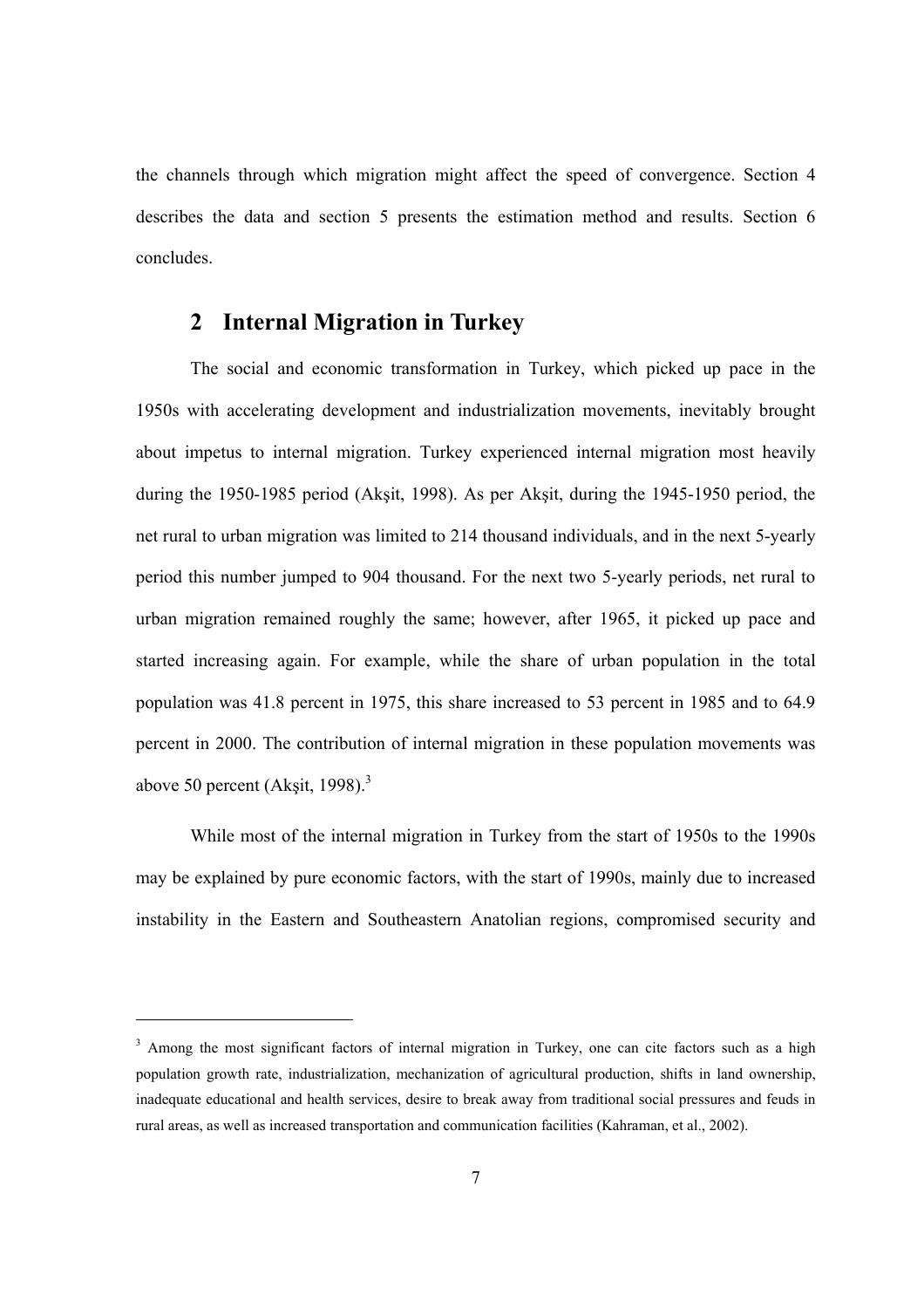forced migration,<sup>4</sup> the population in villages started migrating first into the nearby urban centers in their regions, then to the larger urban centers in the west such as Adana, İçel, İstanbul, İzmir and Bursa.

Figures 1 and 2 clearly depict that one of the major factors influencing the migration decision is the income gap across the Turkish provinces. Accordingly, migration flows occur from areas with low per capita income toward areas with high income per capita. Between 1975 and 2000, the average value of the simple correlation coefficient between the annual net internal migration rate and the initial level of income per capita was 0.72. When 5-yearly intervals are taken into account, this correlation coefficient still remains high. Nevertheless, over time we see a gradual weakening in this relationship, implying that the decision to migrate progressively becomes more affected by other factors as well and that the income gap steadily loses its relative importance in explaining internal migration. According to the data from TURKSTAT, the correlation between the net internal migration and the initial level of per capita income in the 1975-1980 period was 84 percent. However, this correlation gradually drops down to 63 percent in the 1995-2000 period.

# **Figure 1: Net Internal Migration Rate and Initial Income, 1975-2000**

**<insert Figure 1 here>** 

# **Figure 2: Net Internal Migration Rate and Initial Income, various periods <insert Figure 2 here>**

<sup>&</sup>lt;sup>4</sup> For the concept of forced migration, see Gündüz and Yetim (1997), Kahraman, et al. (2002) and Aker, et al. (2005).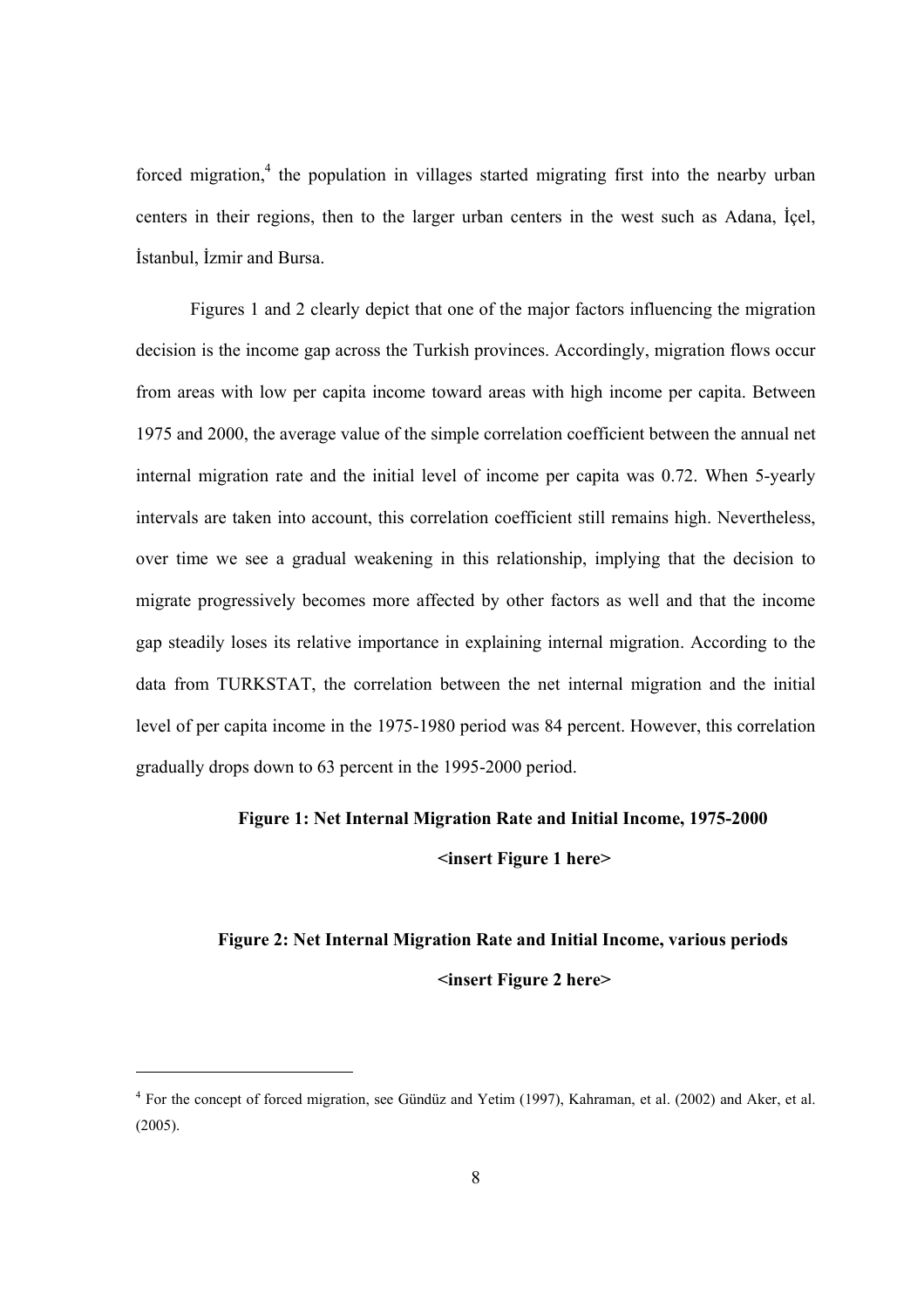A salient feature of Figures 1 and 2 is that, considering the average net internal migration rates between 1975 and 2000, only 18 of the 67 provinces were net in-migration provinces. With Istanbul in the lead, provinces predominantly in Western and Eastern Marmara, Aegean, Mediterranean and Western Anatolia regions are net in-migration provinces. Indeed, 15 of these 18 provinces are those with per capita incomes higher than the Turkish average in the 1975-2000 period.<sup>5</sup>

### **3 Conceptual Framework**

l

According to the standard neoclassical theory, economies with low initial capital per capita tend to accumulate capital at a faster rate than economies with initially high capital per capita due to diminishing marginal returns in production. An implication of this model is that countries or regions with low starting values of capital-labor ratios tend to grow faster in per capita income than the countries or regions with relatively higher starting values of capitallabor ratios. The hypothesis known as absolute convergence refers to the idea that initially poor economies grow faster than initially rich economies and eventually catch up with them. As per absolute convergence hypothesis, by assumption, no structural disparities across economies exist, and thus all economies converge towards the same steady-state equilibrium level of per capita income in the long run.

This hypothesis is formulated and reduced to the following equation by Barro and Sala-i-Martin (2004):

$$
(1/T) \log(y_{it} / y_{i,t-T}) = a - [\log(y_{i,t-T})] [(1 - e^{-\beta T})/T] + u_{it}
$$
\n(1)

<sup>5</sup> These provinces are Kocaeli, Istanbul, İzmir, Bilecik, Bursa, Tekirdağ, Muğla, Ankara, Manisa, Çanakkale, İçel, Eskişehir, Antalya, Aydın and Denizli, in descending order.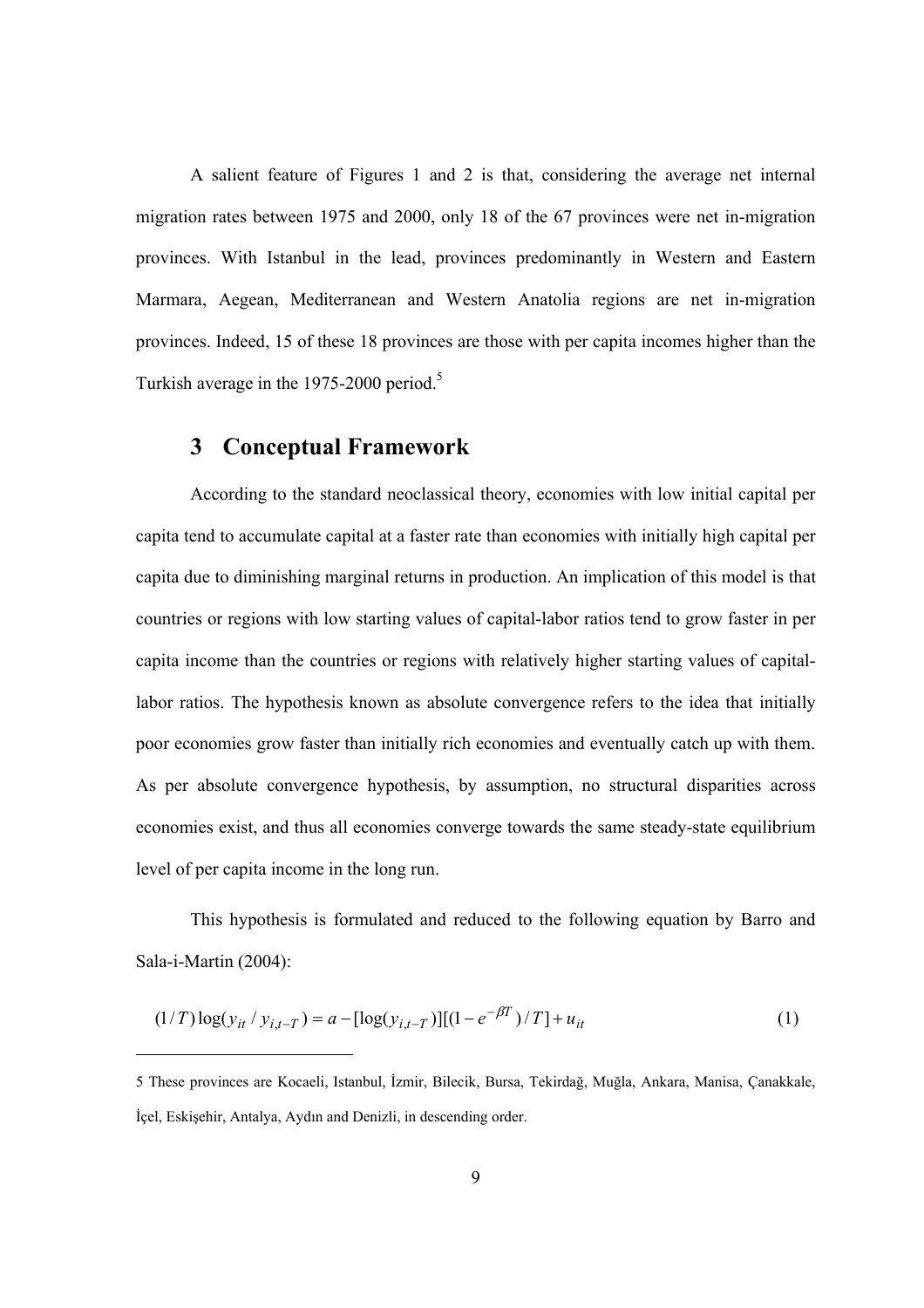This equation establishes a relationship between the initial per capita income and the growth rate. Here, *T* is the time interval,  $y_{it}$  is the time *t* per capita real income in country or region *i*, coefficient  $\beta$  stands for the speed of convergence, and  $u_{it}$  represents the error terms. By taking the same value to the *a*-coefficient for every country or region, we impose the restriction that the level of per capita income is the same at the steady-state for all countries or regions in our evaluation. Under such a restriction, if the  $\beta$ -coefficient is positive, it implies that initially low-income economies grow at a faster rate than initially high-income economies If this coefficient is negative, we conclude that there is a divergence across economies.

However, the absolute convergence hypothesis is sustained only under the assumption that the regions evaluated are rather homogenous; that is, they have the same structural characteristics, the same parameters and thus the same steady-state positions. In many cases, it is not necessarily the case that the regions under evaluation have the same structural characteristics, hence one cannot expect them to converge to the same steady state position. If structural disparities between regions exist, such as differences in saving propensities, preferences, institutions, production modes or rates of technological progress, one cannot expect them to converge towards the same steady state equilibrium level of per capita income and long run growth rate. Under such differences, each region would tend to converge to its own steady state equilibrium (conditional convergence concept). Considering that the *a*-coefficient varies across provinces, as it is illustrated below in equation (2), allows one to capture the differences in steady state equilibria across regions (Barro and Sala-i-Martin, 1991, 1992, 2004), and gives a more accurate estimate of the *β*-coefficient:

$$
(1/T) \log(y_{it} / y_{i,t-T}) = a_i - [\log(y_{i,t-T})] [(1 - e^{-\beta T})/T] + u_{it}
$$
\n(2)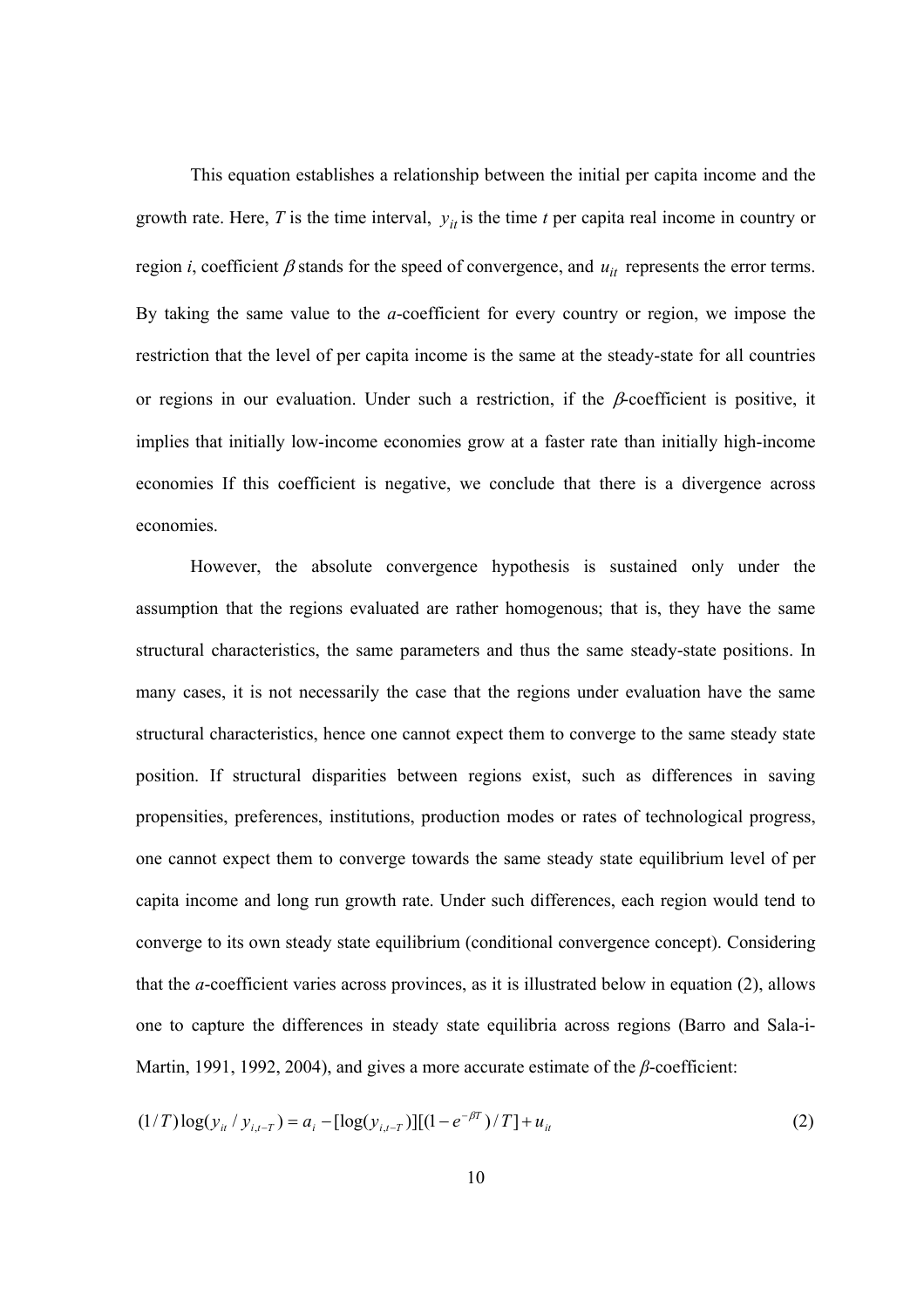Conditional convergence across regions, if it exists, is likely to be affected by labor mobility across regions. According to the standard neoclassical theory, the speed of convergence increases by the exit of labor out of areas where capital-labor ratios are low – hence wage rates and capital levels are also low – into areas where they are high (Barro, Sala-i-Martin, 1991). Allowing labor mobility across regions in the standard neoclassical model implies that labor migration would push wages up in out-migration regions and pull them down in in-migration regions, thereby speeding up per capita income convergence across these regions. Accordingly, if migration speeds up convergence, then the estimated speed of convergence, β*,* is expected to become smaller when migration is held constant (Barro and Sala-i-Martin, 2004). This implies that if migration is an important source of convergence and conducive to faster convergence, then the estimated  $\beta$ -coefficient from the conditional convergence equation including net migration rate as a regressor should be smaller than the estimated  $\beta$ -coefficient from that excluding net migration rate as a regressor.

Migration out of lower capital-labor ratio regions would have a negative impact on regional growth rates, at the absence of a selection in terms of human capital characteristics of migrants, if the destination regions have higher capital-labor ratios. If such a selection does not exist, the out-migrants from poorer areas would have on average lower capital-labor ratios compared to the residents of the wealthier regions where they migrate to. Therefore, they would lower the average capital-labor ratios and, therefore, the growth rates of these regions.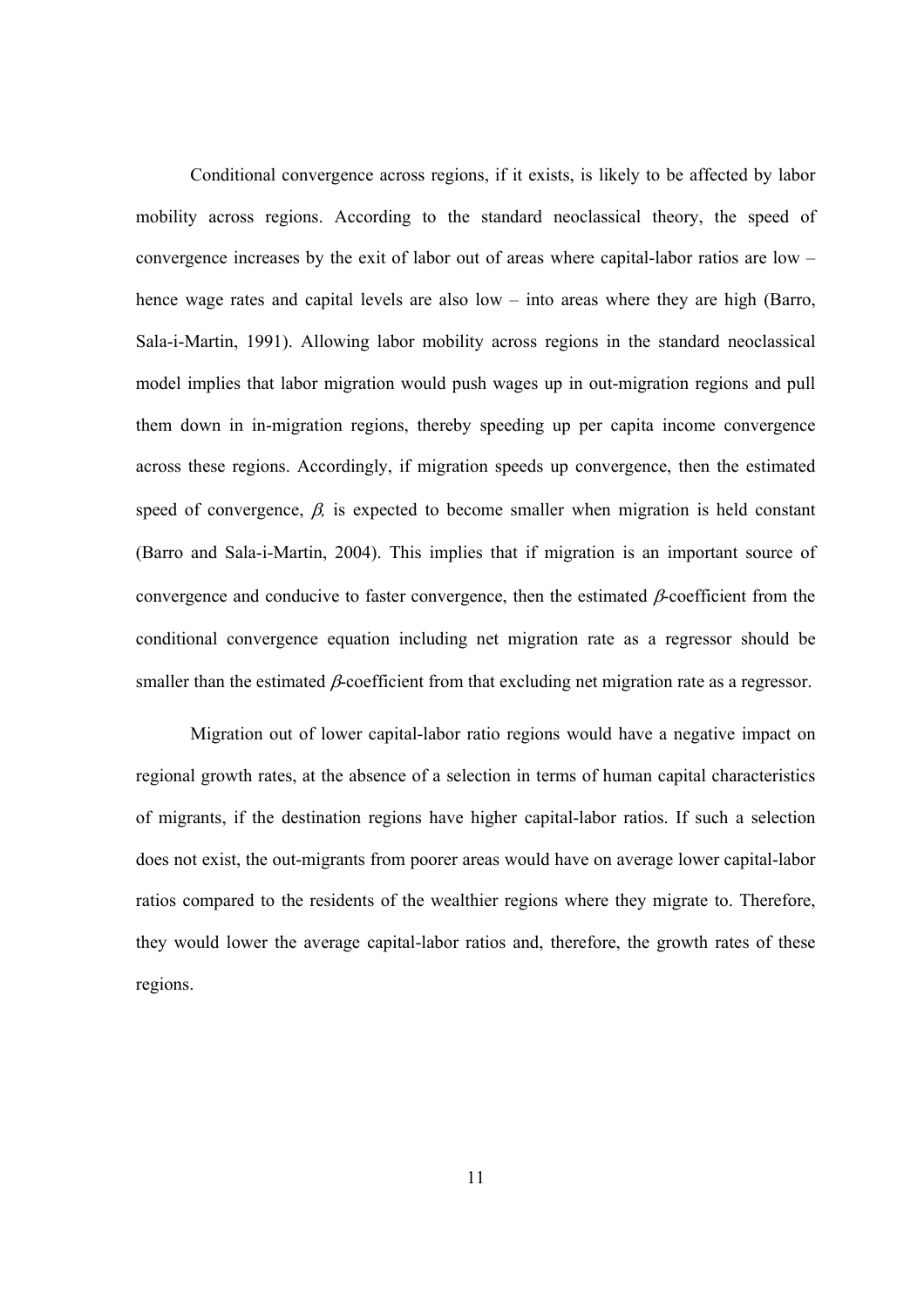### **4 Data and Descriptive Statistics**

The data used in this study cover all 67 provinces of Turkey for the 1975-2000 period. The pieces of information that are used are real gross provincial products (GPP) per capita, net internal migration rates, provincial population densities (population per km²), and the state of emergency status of provinces. Real GPP per capita series for the period 1975- 1986 are obtained from Karaca (2004) and for the period 1987-2000 from TURKSTAT.<sup>6</sup> Provincial net internal migration rates in 5-yearly intervals are obtained from TURKSTAT. Net internal migration rate is the ratio of net internal migration (in-migration minus outmigration) to mid-population in census years.<sup>7</sup> Provincial population densities are also obtained from TURKSTAT, and are used as instrumental variables in net internal migration estimation. Another instrument used is the state of emergency status of provinces. A list of provinces under state of emergency is available in Appendix 1. Also utilized in the estimation are regional controls. These are taken at the provincial level as well as at the more aggregated levels of 12 NUTS (the Nomenclature of Territorial Units for Statistics) Level-1 regions and the 26 NUTS Level-2 regions. The categorization of the NUTS Level-1 and NUTS Level-2 provinces is given in Appendix 2.

<sup>&</sup>lt;sup>6</sup> In the post-1990 period, 14 new provinces were formed in Turkey by separation from some of the original 67 provinces. Therefore, all relevant data for these provinces after 1990 were recalculated incorporating data from the provinces split off from these provinces.

 $<sup>7</sup>$  Since no population census data were available for 1995, the average of 1990 and 2000 net internal migration</sup> rates is taken to be the net internal migration rate for 1995.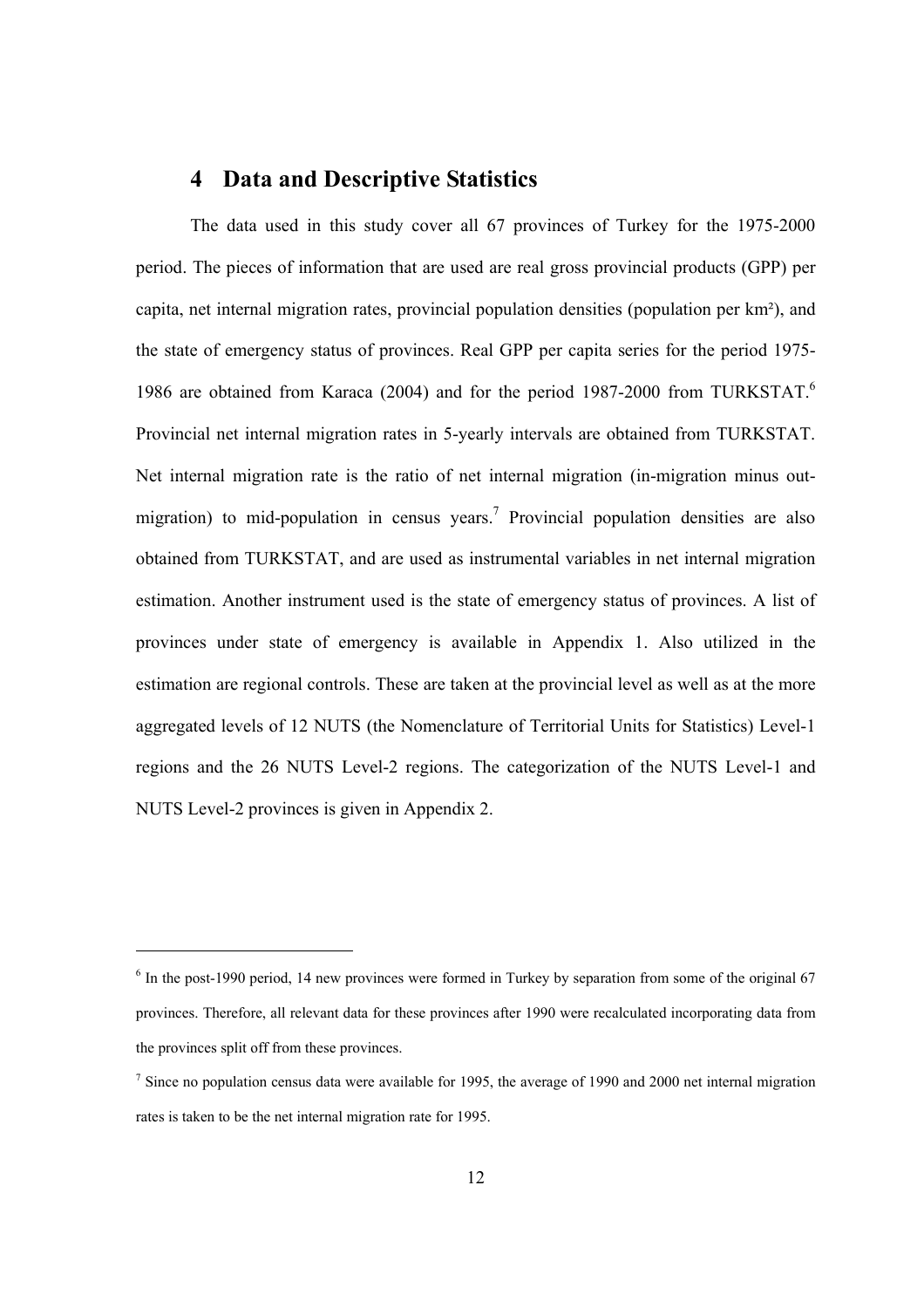#### *4.1 Descriptive Statistics*

Table 1 presents descriptive statistics for the variables used in the estimation. Real GPP per capita across provinces and across time displays a significant variation in Turkey. In fact, the ratio of the highest real GPP per capita to the lowest for the 5-yearly intervals during the 25-year period is over 16. The GPP growth rates for the 5-yearly intervals averaged at 1.6 percent for this time period. Net migration rates are quite high and display a strong variation across provinces. The 5-yearly net migration rate was lower than minus 15 percent for one province and higher than 10 percent for another. More detailed information on migration rates can be seen in Appendix 3, where net internal migration rates based on 12 NUTS Level-1 regions for 5 year intervals between 1970 and 2000 are provided. Population density also displays a wide variation across provinces in Turkey. The ratio of the population densities between the most densely and the most sparsely inhabited provinces in our panel is more than 100. In our 335 observations of provinces over time, 6.9 percent of the time a province was under the state of emergency.

#### **Table 1: Descriptive Statistics**

#### **<insert Table 1 here>**

Figure 3 displays the relationship between the cumulative migration rates and the growth rates of the 67 provinces between 1975 and 2000. The scatter plot suggests a positive relationship between migration and growth, which is contrary to the prediction of the theory which claims a negative impact of migration on growth rates. This could arise due to the endogeneity of migration. Growth rates also influence migration as people migrate to highgrowth provinces. This illustrates the potential problem with an ordinary least squares (OLS) estimation method in examining the impact of migration on growth rates.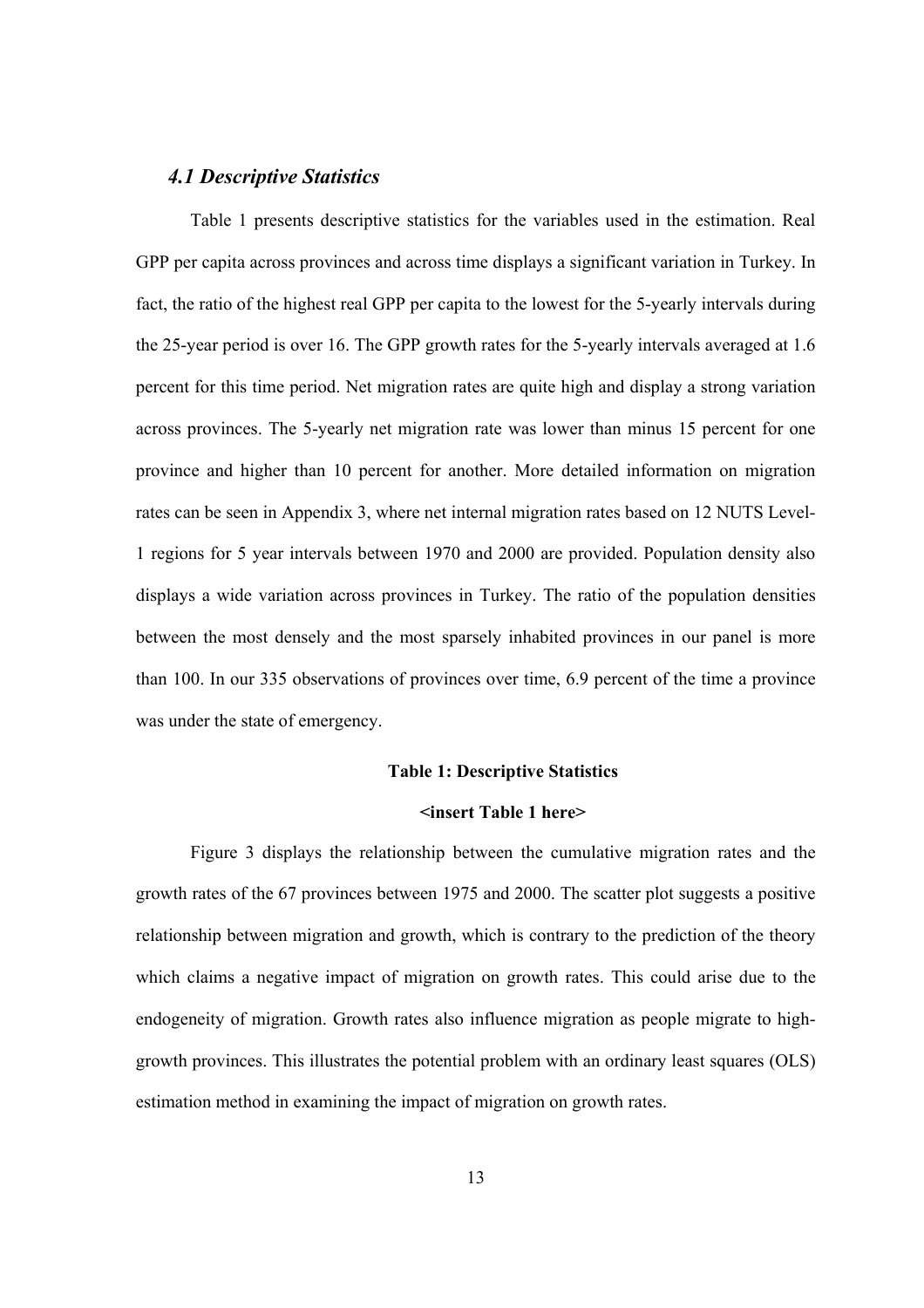# **Figure 3: Net Internal Migration and Growth Rates (%, 1975-2000) <insert Figure 3 here>**

### **5 Estimation and Results**

We could estimate our growth equation using the cross-sectional data we have for 67 provinces. However, in that case we would not be able to control for the differences in the *a*coefficient in equation (2) (in testing conditional convergence) across provinces. This would result in an omitted variable bias because the explanatory variable, the level of real GPP per capita, is likely to be correlated with the provincial fixed effects. Controlling for the provincial effects is only possible with employing the panel structure of the data by applying the growth equation to shorter time intervals. Therefore, we set T=5. This yields five observations for each province and we can estimate the provincial fixed effects.

We first test for absolute and conditional convergence in per capita income across Turkish provinces for 1975-2000. Then, we investigate the impact of internal migration on the growth rates and on the speed of convergence in per capita income across these provinces. In each case, we first explain the estimation method and then discuss the results.

#### *5.1 Absolute Convergence*

We examine absolute convergence using the structural equation given in equation (1). We rewrite this equation in the following reduced form and estimate it using ordinary least squares estimation:

growth rate<sub>*it*</sub> = 
$$
\alpha_0 + \alpha_1
$$
 (real GPP per capita)<sub>*it*</sub> +  $u_{it}$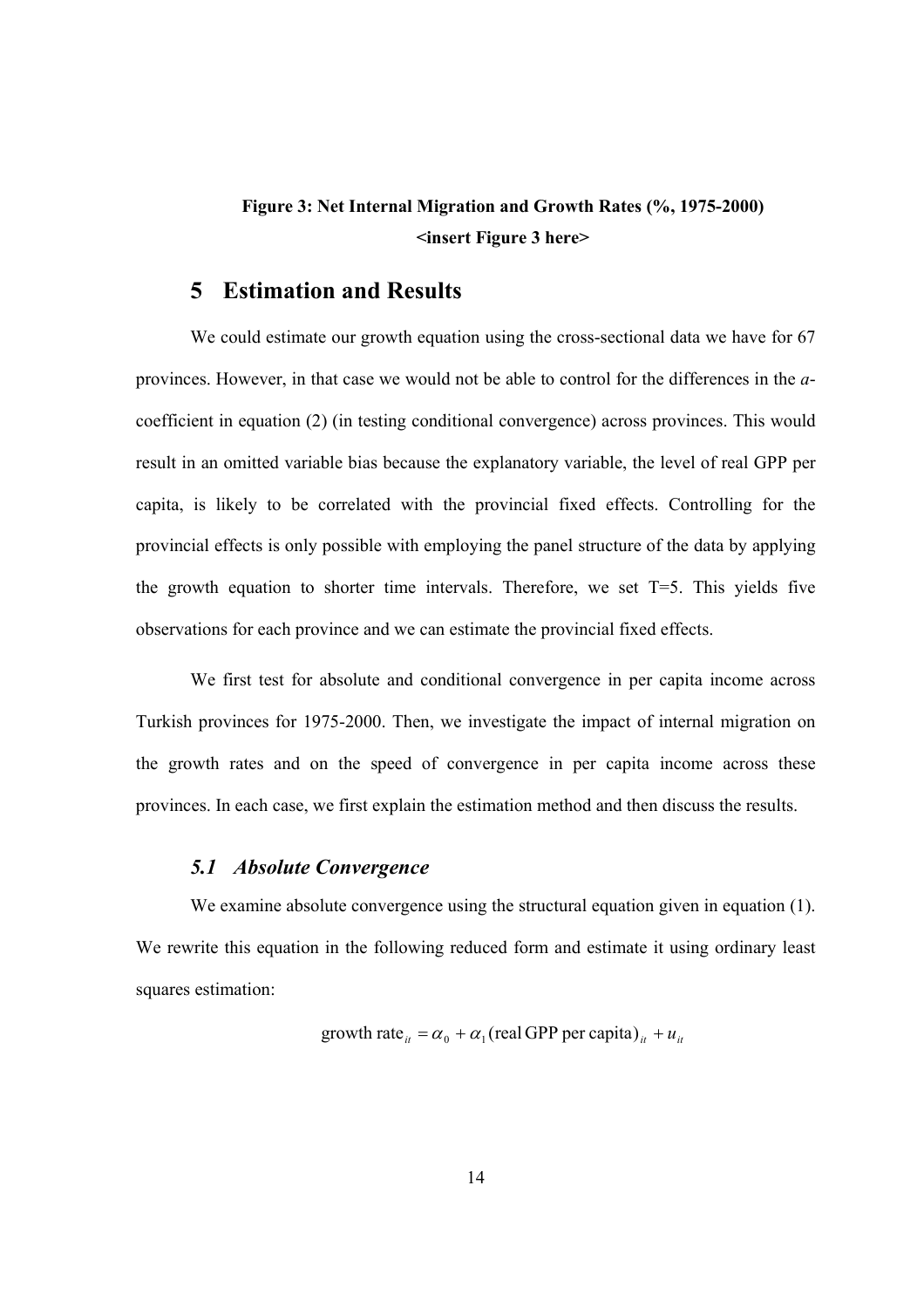The  $\beta$ -convergence parameter is calculated from the estimated value of the reduced form parameter  $\alpha_1$  using the relationship  $\alpha_1 = (1 - e^{-\beta T})/T$ . Delta method is used to calculate the standard errors of the convergence parameter.

Our OLS estimation results, as reported in Table 2, indicate absolute divergence in terms of per capita income. The estimated *β*-coefficient is -0.00478 (statistically significant at 10 percent level), implying that the rate of divergence across Turkish provinces is about 0.48 percent per year. In other words, provinces with higher initial income levels grew on average at a faster pace than provinces with lower initial income levels in this time interval. These findings agree with those in Karaca (2004).

## **Table 2: Absolute convergence in provincial per capita income, 1975–2000 <insert Table 2 here>**

The qualitative part of the above result, that absolute convergence fails, could also be seen from a scatter-plot of the relationship between the average annual growth rates and the initial income level across provinces, which is shown in Figure 4. The positive slope of the fitted line attests to the failure of absolute convergence hypothesis.

#### **Figure 4: Annual growth rate and initial income**

#### **<insert Figure 4 here>**

#### *5.2 Conditional convergence*

The key explanation as to why we do not detect any absolute convergence across Turkish provinces might be that they do not all converge towards the same steady state equilibrium due to the structural disparities between them. In order to control for these structural differences across provinces, we add regional dummies to the reduced form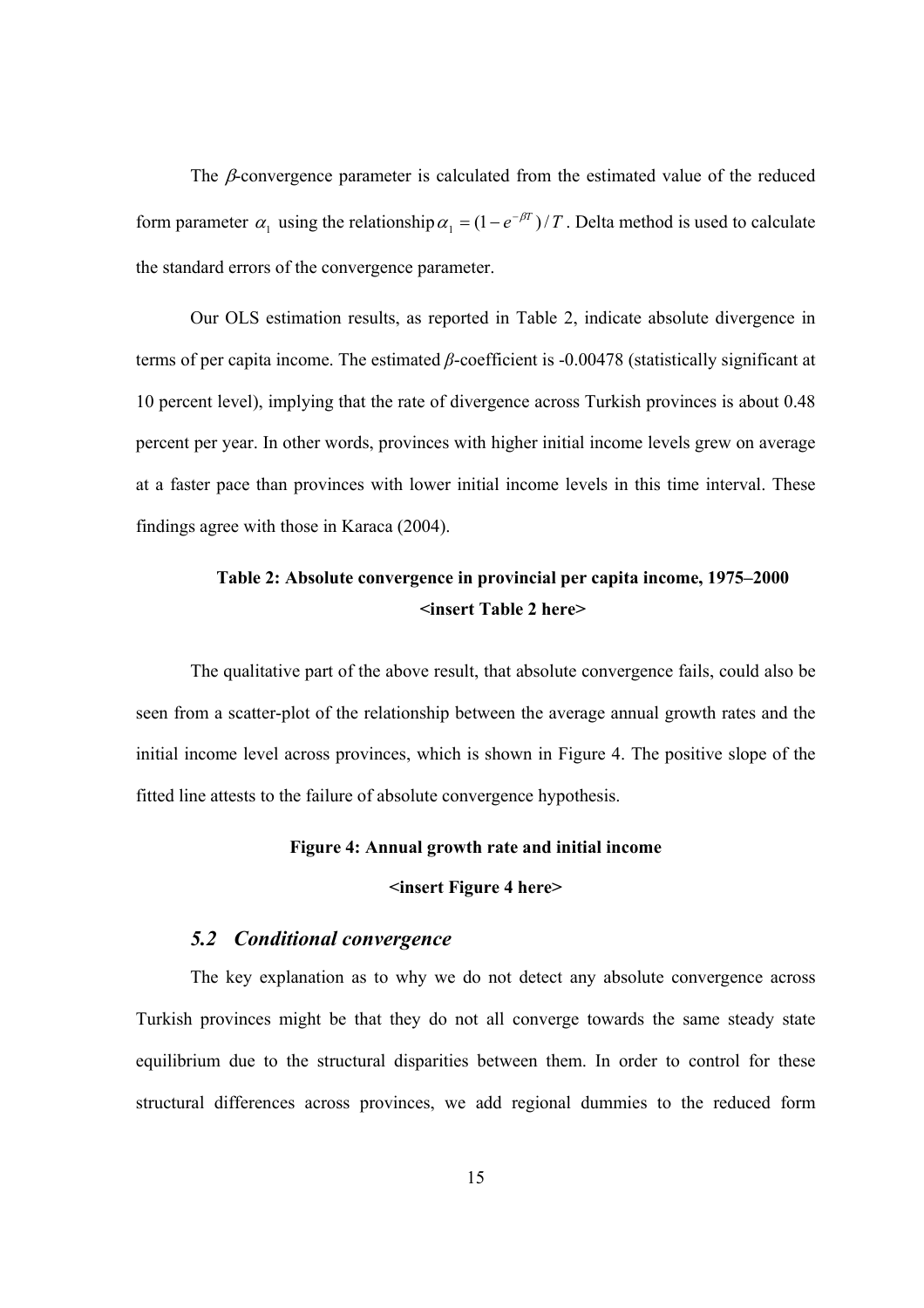equation we used in testing absolute convergence. In other words, we rewrite the structural equation  $(2)$  – the growth equation that allows for variation in steady state level across regions – in the following reduced form

growth rate<sub>it</sub> = 
$$
\alpha_0 + \alpha_1
$$
 (real GPP per capita) <sub>it</sub> +  $\sum_j c_j D_{ij} + u_{it}$ 

Here,  $D_{ij}$  takes on the value of 1 if province-*i* is in region-*j*, and 0 otherwise. We carry out our examination of conditional convergence at various levels of regional controls, starting from a more aggregated level using the 12 NUTS Level-1 regions, then moving on to the 26 NUTS Level-2 regions, and finally using fixed effects for the all 67 provinces. The OLS estimation results regarding the β*-*coefficients are presented in Table 3 below:

# **Table 3: Conditional convergence <insert Table 3 here>**

Contrary to the results obtained from absolute convergence analysis, when we control for common regional effects —regardless of the level of regional controls— we find evidence for convergence. Moreover, we also find that the speed of convergence (βcoefficient) increases as we allow for a higher level of regional variation. The speed of convergence is 1.1 percent per year when we control for NUTS Level-1 regions. The speed of convergence increases to 1.9 percent per year with NUTS Level-2 regions and to 6.2 percent a year with the 67 provincial fixed effects.<sup>8</sup> This finding that the  $\beta$ -coefficient increases with fixed effects is also reported by Islam (1995) and Caselli et al.(1996), who find much higher speeds of convergence for the U.S. than previously reported when they account for regional fixed effects.

<sup>&</sup>lt;sup>8</sup> Statistical significance is at 1 percent level in all three specifications.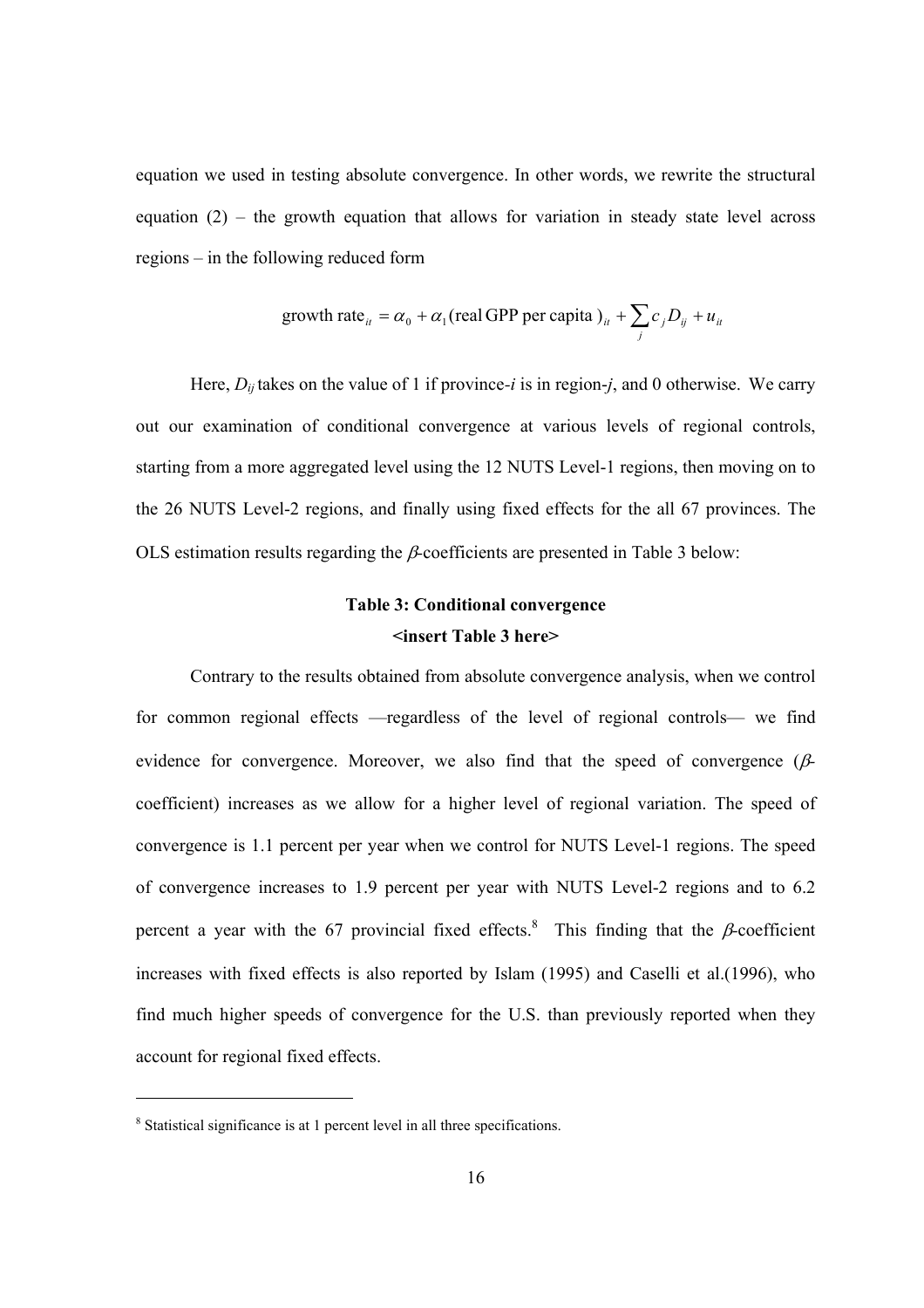This result also reveals that there exist important structural disparities across regions. When we examine the results from conditional convergence estimation with NUTS Level-1 regional dummies, we see that provinces in Western Marmara, Aegean, Eastern Marmara, Western Anatolian and the Mediterranean regions converge to a relatively higher level of steady state per capita income compared to that of baseline Istanbul. Provinces in Northeastern Anatolia and Mid-eastern Anatolia, on the other hand, converge to a relatively lower level of steady state per capita income compared to that of Istanbul.

Of the 66 provinces, 51 have a steady state level per capita income that is lower than that of Istanbul (with 5 percent statistical significance level). There is no evidence that Ankara, Antalya, Aydın, Bolu, Bursa, Çanakkale, Denizli, Nevşehir have a steady state per capita income level that is different from that of Istanbul. 7 provinces - Bilecik, Izmir, Kırklareli, Kocaeli, Manisa, Muğla, and Tekirdağ – in fact, have steady state income per capita levels that are higher than that of Istanbul.

As given in Figure 5, when we examine the geographical distribution of these provinces, we find that they are geographically close. Moreover, all but two of them are concentrated immediately around the four major industrial centers: Istanbul, İzmir, Bursa and Ankara. The two that are not, Antalya and Muğla, form the tourism hub of the country and are also relatively close to Izmir. Kırklareli, Tekirdağ, Kocaeli are neighboring provinces of Istanbul. Çanakkale, which neighbors Tekirdağ, is also close to both Istanbul and Bursa. Bilecik is a neighboring province of Bursa, and both are very close to Istanbul. Aydın and Manisa are neighboring provinces of İzmir, and Denizli – neighboring Aydın – is also very close to Izmir. Nevşehir and Bolu are both close to Ankara. Bolu, in fact, lies between Ankara and Istanbul. These results suggest a type of club convergence in which the provinces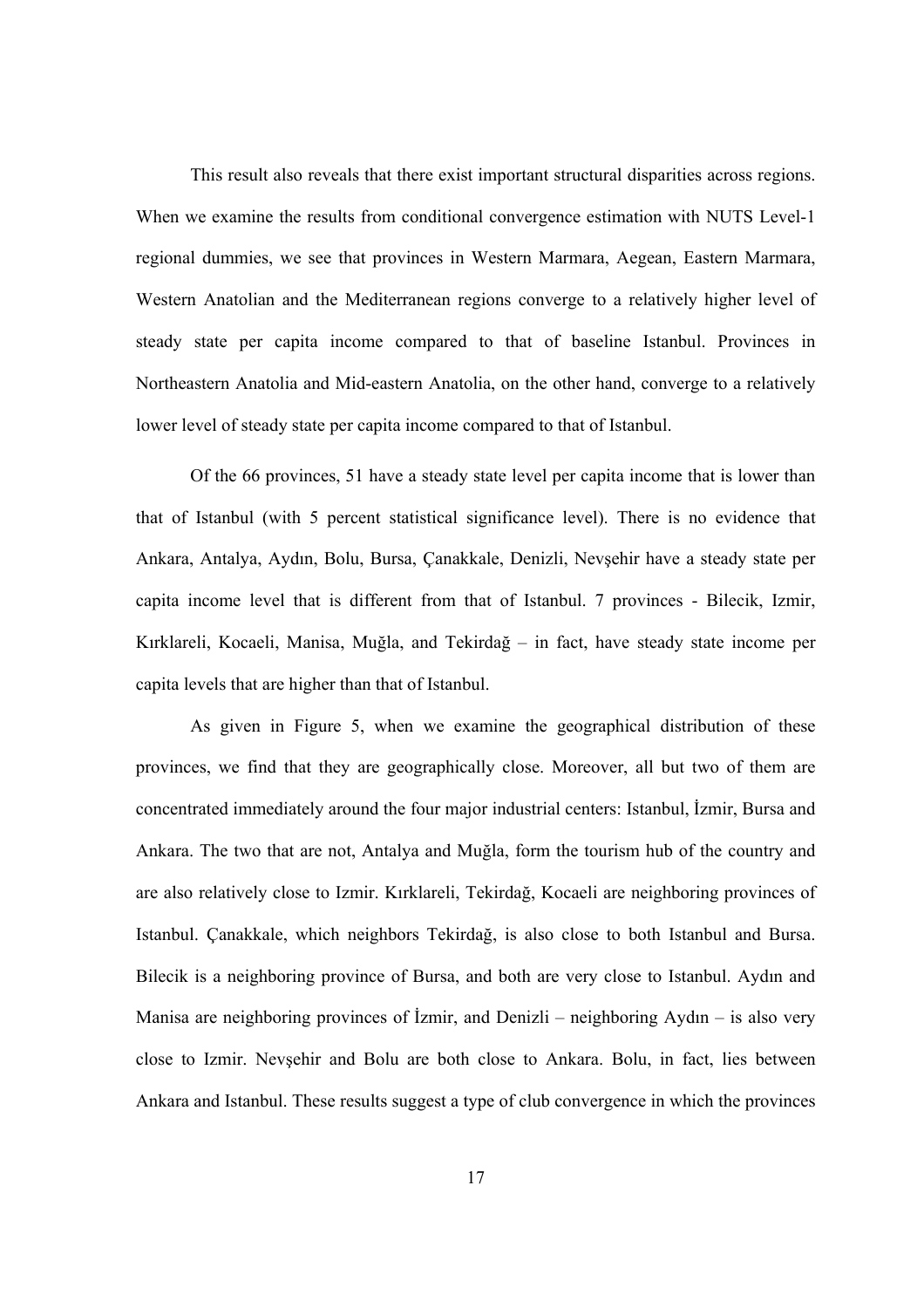surrounding the four major industrial centers plus the tourism hub of the country, all of which lies in the western part of the country, are converging to higher levels of per capita income than the rest of Turkey.

### **Figure 5: Geographical distribution of steady-state per capita income <insert Figure 5 here>**

#### *5.3 Internal migration and convergence*

Finally, we estimate the growth equation accounting also for regional migration. We might suspect that migration in the growth equation is endogenous because growth rates could also affect migration levels. Therefore, we first test for the endogeneity of migration in the growth equation.

To test for the potential endogeneity of migration rate, we use the Hausman test as explained in Wooldridge (2002). We first estimate the reduced form regression of migration on the covariates in the structural equation and obtain estimates of the residuals v. Then we add these estimated residuals to the structural equation and estimate it using OLS and test for the significance of the estimated residuals from the reduced-form regression. (If v is correlated with the error term, u, in the structural equation, migration rate would be endogenous.) The test result indicates that v is in fact statistically significant from zero. (pvalue is less than 0.001). This is strong evidence for the endogeneity of migration rate in the structural equation.

Therefore, in order to find the causal impact of migration on the growth rate, we need instruments that would bring about an exogenous variation in migration. The instruments we use are population density and state of emergency status of provinces. Population density is a relevant instrument because it is a measure of the previous migration movements and a good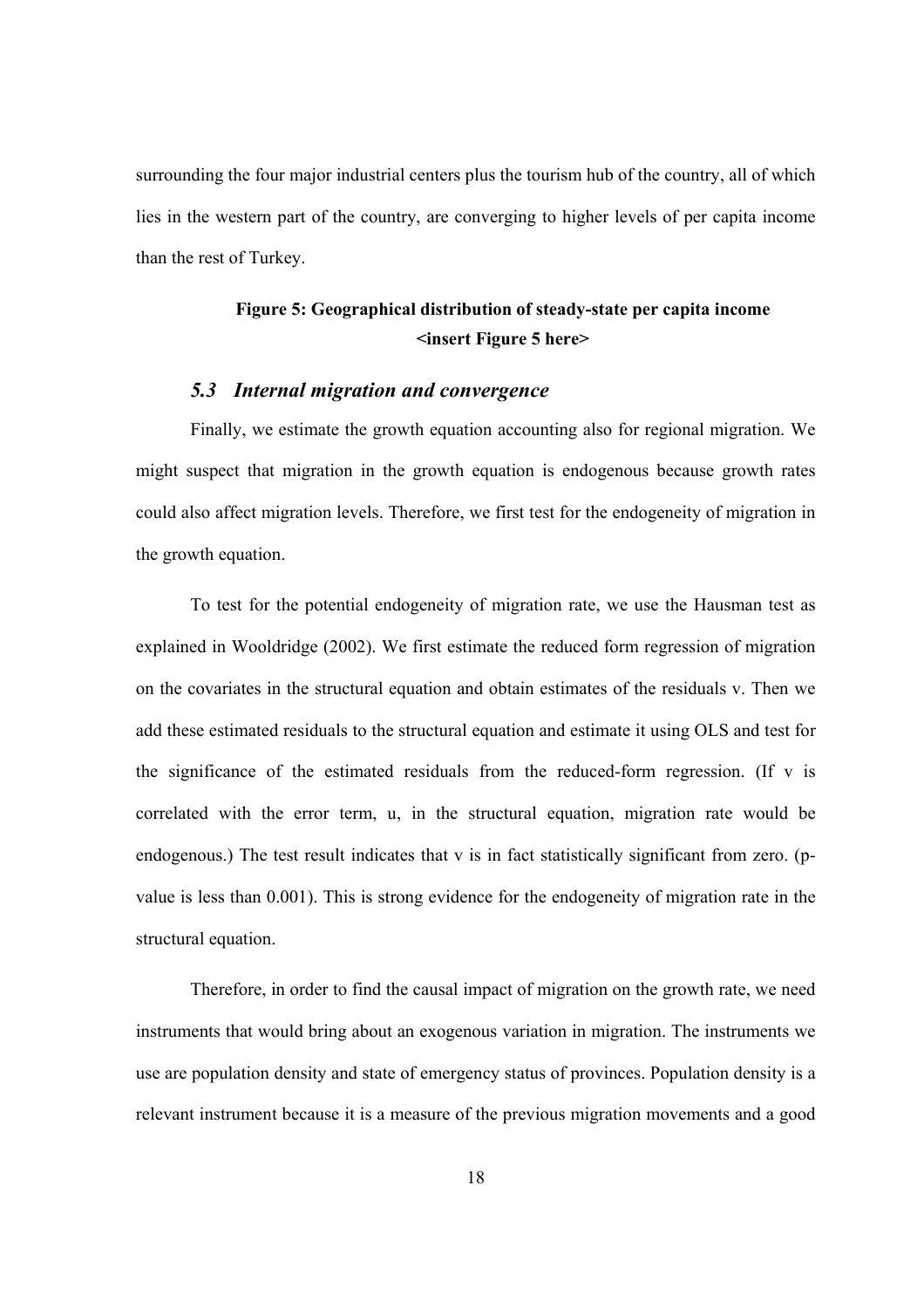indicator of the general attractiveness of the region. This instrument has also been used in the convergence studies of Barro and Sala-i-Martin (2004) for developed countries. The other instrument, state of emergency status, is peculiar to Turkey. With the late 1980s and early 1990s, due to increased political instability and compromised security in Eastern and Southeastern Anatolian regions, state of emergency was declared in some of the provinces in these regions. The state of emergency status of a province was instrumental for out-migration not only because it made that province a less attractive place to live and to earn a living, but also because migration from rural areas was encouraged and at times forced by authorities. The population in villages started migrating first into the nearby urban centers within the same regions, then to the larger urban centers further in the west. Since this movement toward the west was sustained by the political objectives of the government rather than pure economic incentives, we can safely presume that it was independent of the growth performance of the provinces in question. During the 1987-2002 period, 11 provinces were under the state of emergency.

We use these instruments in the following two-stage least squares estimation method.

migration rate =  $b_0 + b_1 z_1 + b_2 z_2 + v$ growth rate =  $a_0 + a_1$  (migration rate) +  $a_2 z_1 + u$ 

The first equation above is the structural equation (2) to which we also add a control for migration rate. Here,  $z_1$  is the set of exogenous variables (initial level of GPP per capita and province dummies). The second equation is the first stage of the 2SLS estimation and estimates the migration rate using the exogenous variables in the structural equation as well as the instruments  $(z_2)$ .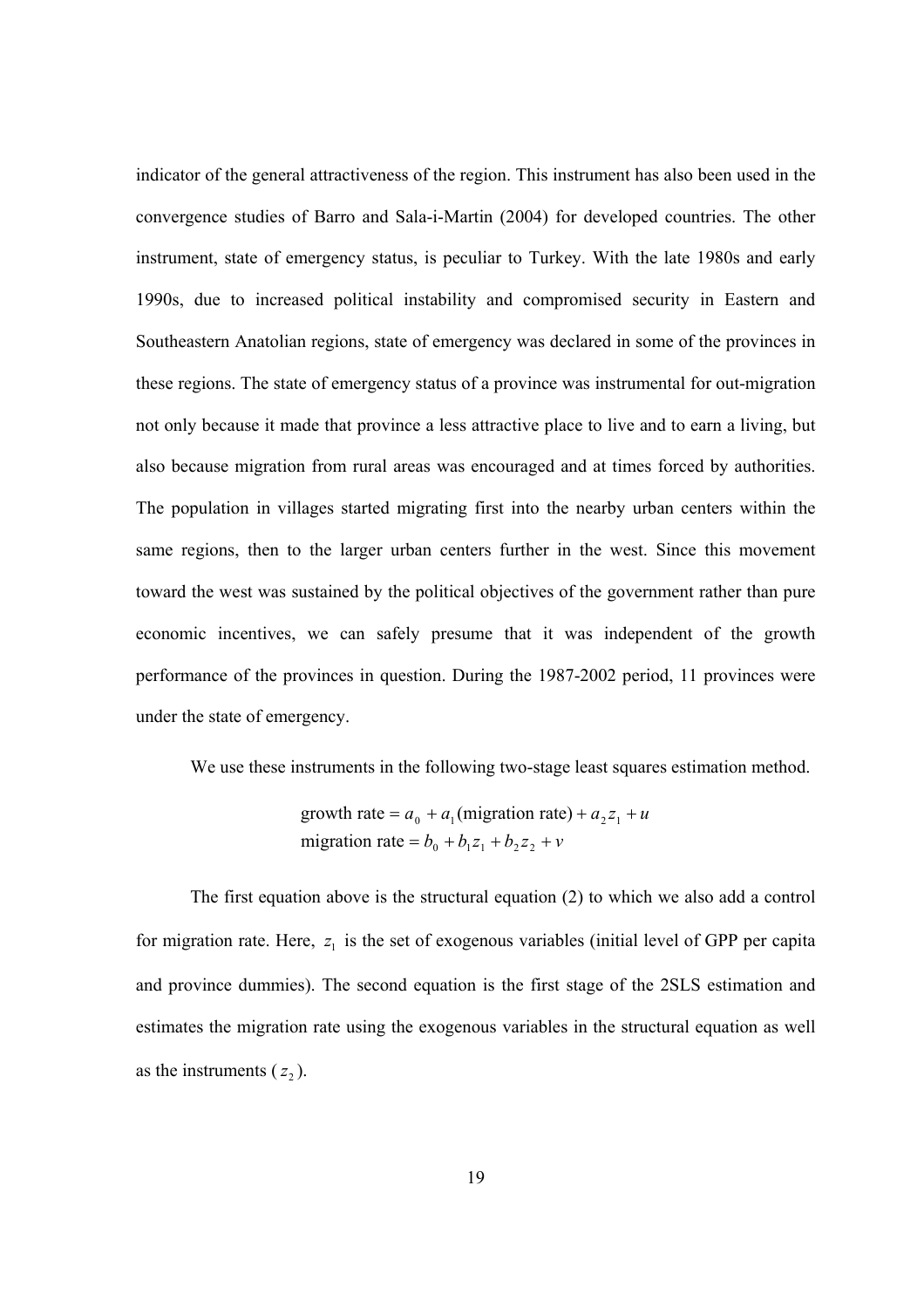Before moving on to the estimation results, we present the results of the test of validity of our instruments. The key requirement of the IV approach is that the instruments be uncorrelated with the error term of the structural equation. This can not be tested in a justidentified model. However, our model is over-identified as we have more instruments than endogenous variables. Therefore, we can test if some of the instruments are correlated with the structural error. This is the test of over-identifying restrictions. The test result – Hansen's J statistic—, which has a chi-square distribution with degrees of freedom equal to the number of over-identifying restrictions (one in our case), is 0.229 (p-value = 0.63197). Therefore, our instruments pass the over-identification test.

Table 4 presents the estimation results from three different specifications. The specification in the first column does not include the migration rate as a control and this is our benchmark case to examine the impact of migration on the *β*-coefficient. The specification in the second column includes the net migration rate; however, it is not instrumented. The last column presents the results of the 2SLS estimation. The inclusion of net migration rate decreases the speed of *β*-convergence. However, this drop is much more pronounced when the net migration rate is instrumented. While the speed of convergence drops to 6.1 percent per year when net migration is accounted for in the OLS estimation, it drops to 4.3 percent per year in the 2SLS estimation. That the speed of convergence decreases with the inclusion of migration is in line with the theory because migration speeds up convergence; therefore, holding migration constant we find a lower estimate for the convergence parameter. This is similar to the findings of Barro and Sala-i-Martin (1991, 2004). In their IV estimates, nevertheless, the drop in the *β*-convergence parameter is not as marked.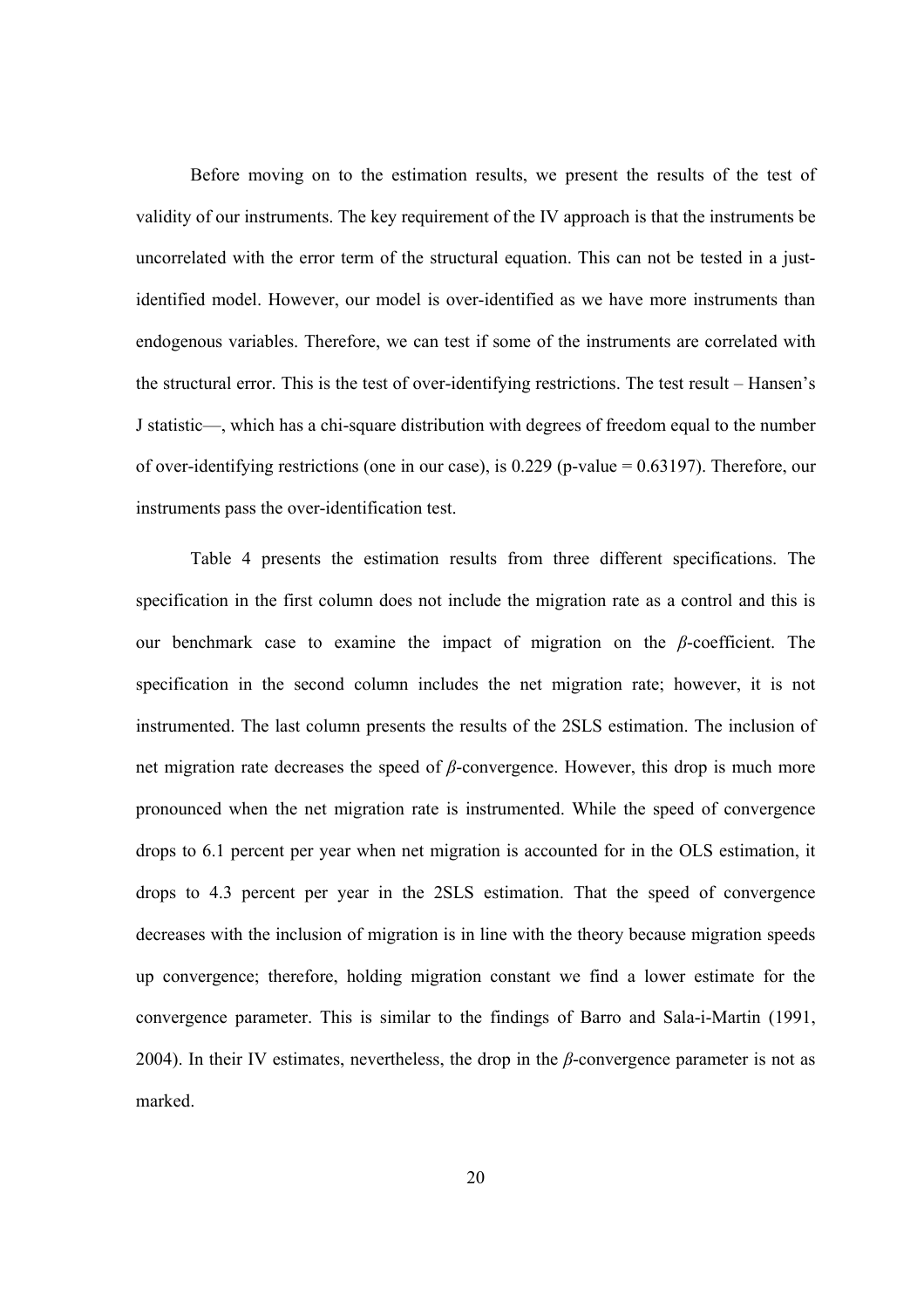The impact of migration on regional growth rates turns out to be insignificant in the OLS estimation. This result concurs with the findings of Barro and Sala-i-Martin. What is different from their results, though, is the impact of net migration on growth rates in the 2SLS estimation. Even after they instrument for migration rates, for no country in their study do they find a negative impact of net migration on growth rates as the standard neoclassical model predicts. On the other hand, our 2SLS estimates for Turkey for the 1975-2000 period indicate a clear empirical verification of this prediction; the net migration rate has a negative coefficient that is statistically significant at 1 percent level.

### **Table 4: Net internal migration and conditional convergence <insert Table 4 here>**

In terms of the provincial fixed effects, there is evidence that 58 out of the 66 provinces converge to a steady state per capita income level that is lower than that of Istanbul. Only for Aydın, Bilecik, Bursa, İçel, İzmir, Kocaeli, Muğla and Tekirdağ provinces, there is no evidence for a higher or lower steady state per capita income level, and for no province does there exist evidence for a higher steady-state per capita income level. As depicted in Figure 6, Kocaeli and Tekirdağ are neighboring provinces of Istanbul; Bilecik is a neighboring province of Bursa, which is a major industrial center and the fourth largest city, and both are very close to Istanbul; Aydın is a neighboring province of Izmir, which is also a major industrial region and the third largest city; Muğla also neighbors Aydın and is the major tourism center of the country; İçel is also an important industrial center and port.

# **Figure 6: Geographical distribution of steady-state per capita income when migration is accounted for <insert Figure 6 here>**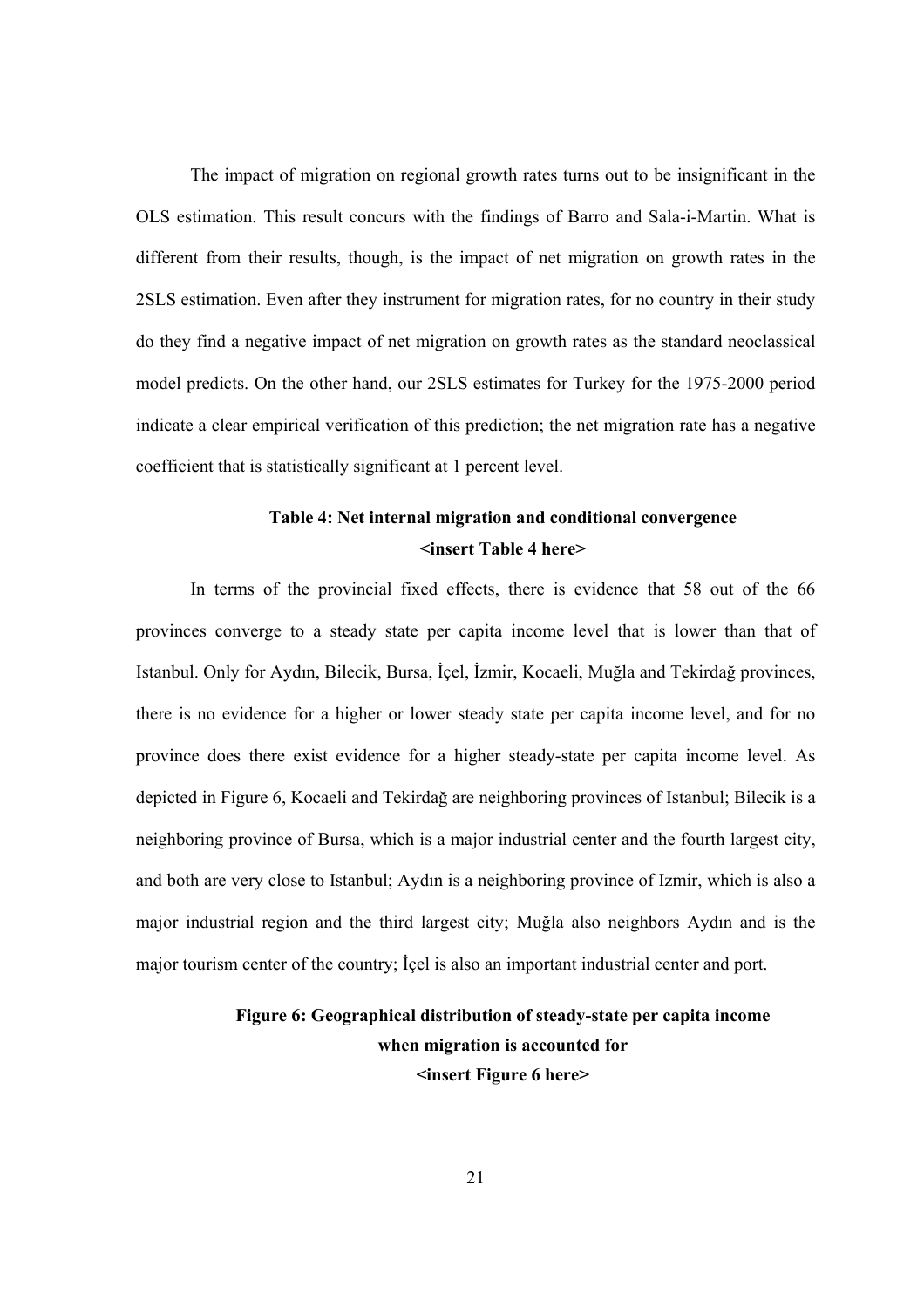These eight provinces that converge to a relatively higher level of steady-state per capita income<sup>9</sup> – that is not lower than that of Istanbul – are similar to those we found in the previous section when migration was not accounted for. However, one major difference is that when we did not account for migration in the previous section, the list of provinces that did not have a lower steady-state per capita income than Istanbul was longer. Moreover, there was evidence for the fact that some of these provinces had, in fact, higher levels of steadystate per capita income than Istanbul. This implies that the high level of migration that Istanbul receives each year, in fact, lowers its relative steady state per capita income level. Similarly, İçel – a city that has received significant migration waves, especially from the southeastern part of the country – improves its relative steady-state level once we account for migration.<sup>10</sup>

### **6 Conclusions**

The main objective of this study is to investigate the issue of convergence in per capita income level across the provinces (and regions) in Turkey, and in particular, determine whether internal migration has had any influence on convergence in the last 30 years., A simple absolute convergence analysis points to absolute divergence across Turkish provinces at a rate close to 0.48 percent during the 1975-2000 period. That is, initially relatively poorer provinces in terms of income per capita are also the provinces with a relatively poorer growth performance. Faced with absolute divergence across provinces, it is taken into consideration that there may be substantial structural differences between them. In order to control for

<sup>&</sup>lt;sup>9</sup> That is, higher per capita income than that in the rest of Turkey.

 $10$  Içel is the only province that was not in the list of provinces that did not converge to a lower steady state level in the previous section, but is in the corresponding list in this section once migration is controlled for.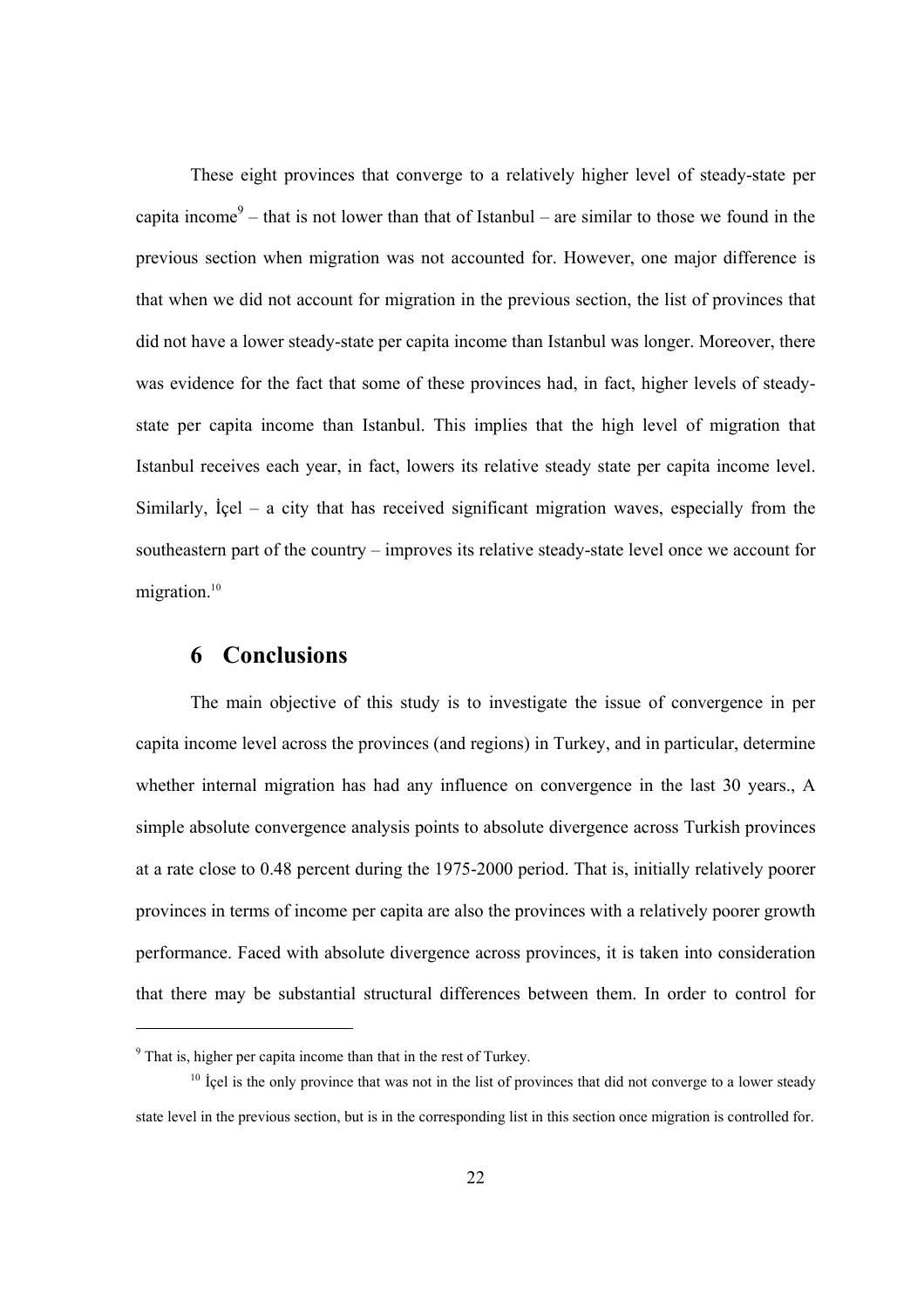common regional characteristics and structural features specific to each province, conditional convergence analysis is performed. When regional disparities are accounted for, there is evidence for convergence. In other words, conditional convergence hypothesis holds in Turkey. Moreover, as we increase the number of regional fixed effects by allowing the structural disparities to exist in smaller units of geographical areas, the rate of conditional convergence increases. While the rate of conditional convergence is at 1.1 percent per year with fixed effects for the 12 geographical regions, the rate of convergence increases all the way to 6.4 percent with fixed effects for the all 67 provinces. That the rate of convergence increases with fixed effects is in line with the evidence in the developed countries. From our conditional convergence analysis, we also find that compared to the baseline Istanbul region, the provinces in Western and Eastern Marmara, Aegean, Western Anatolian and Mediterranean regions converge towards a relatively higher per capita income, whereas the provinces in Northeastern Anatolian and Mid-eastern Anatolian regions converge towards a relatively lower per capita income. A similar analysis at the provincial level reveals that the provinces immediately surrounding the four major industrial centers of the country plus the provinces in the tourism hub of the country converge to a higher steady-state per capita income than the rest of the country.

After establishing that conditional convergence takes place across Turkish provinces, the impact of migration on the speed of convergence and on the regional growth rates is examined. The critical issue in incorporating migration in the growth equation as a regressor is that it is endogenous because the growth rates of provinces also influence migration rates. Therefore, a 2SLS estimation is performed using population density and state of emergency status of provinces as instruments for migration. Using this estimation method, a negative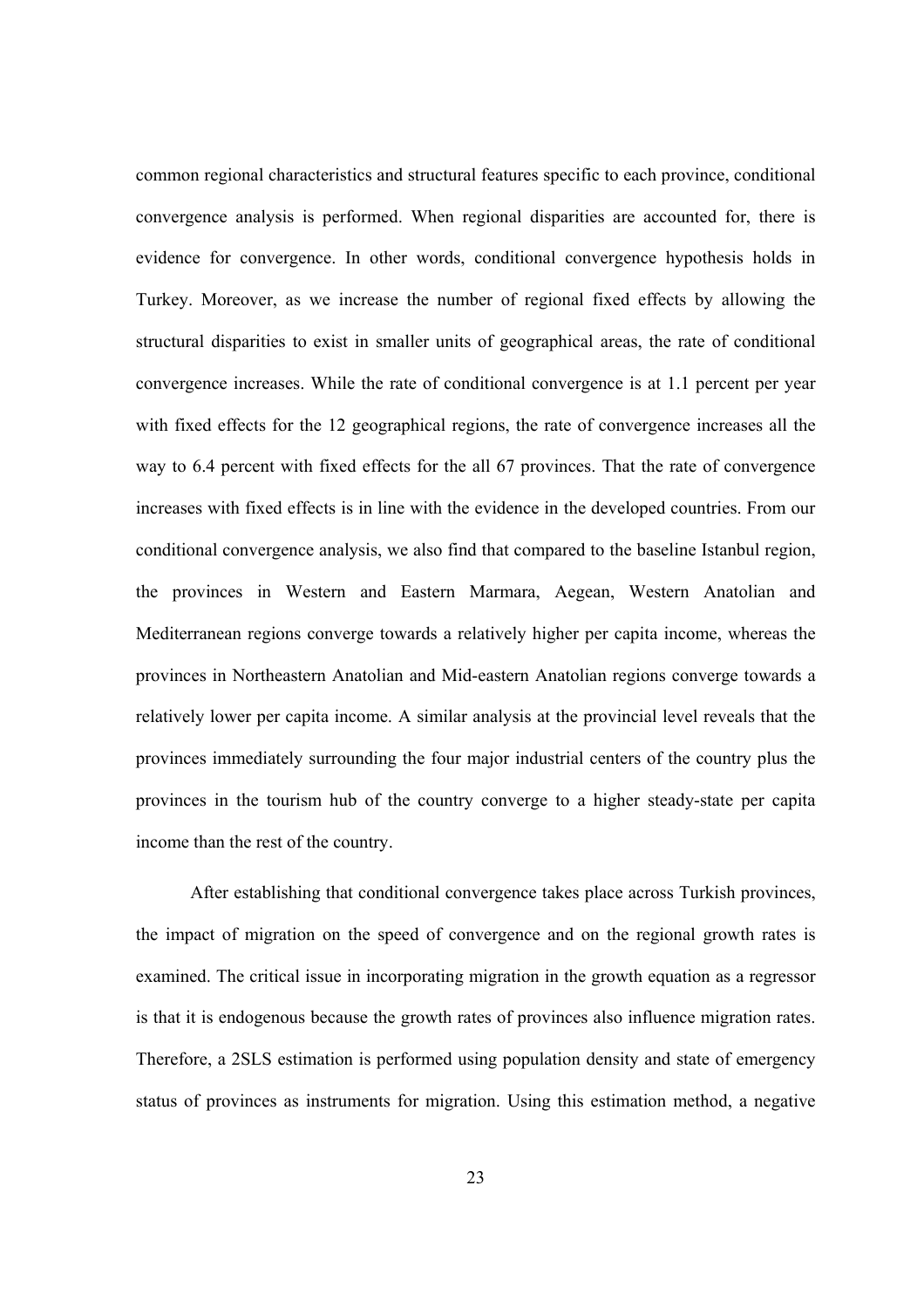and significant effect of migration on regional growth rates is determined, as theoretically expected. This is the first study, to our knowledge, that uncovers an empirical verification of this relationship. Previous empirical studies on this issue in the developed countries did not find any evidence for this relationship. At the same time, it is observed that holding internal migration constant decreases the speed of convergence, implying that internal migration indeed speeds up convergence across Turkish provinces. This concurs with the predictions of standard growth model.

Another remarkable new finding with the inclusion of migration in the growth equation is that the number of provinces that converge to a steady-state per capita income level that is not lower than that of Istanbul decreases. Moreover, for no province does there exist evidence for a steady-state per capita income level that is higher than that of Istanbul unlike the case without migration. In other words, not accounting for migration exaggerates the relative steady-state per capita income levels of some provinces relative to Istanbul, which has received huge migration waves. In fact, the number of provinces that are in the same club of convergence with Istanbul is much fewer than it first appears.

That migration has a strong impact on both regional growth rates and on the speed of convergence in Turkey is likely to arise from two aspects of migration in Turkey that are different from other countries studied in the related literature, most of which are developed countries. First, the level of migration rates is considerably higher in Turkey. Secondly, it is not only the level that is different, but also the composition of migration. Migration within Turkey is largely characterized by the flow unskilled workers from rural to urban areas. Hence, the increase in the speed of convergence across regions is reinforced by the fall in average skill level of migrant receiving, initially richer regions. Future studies in other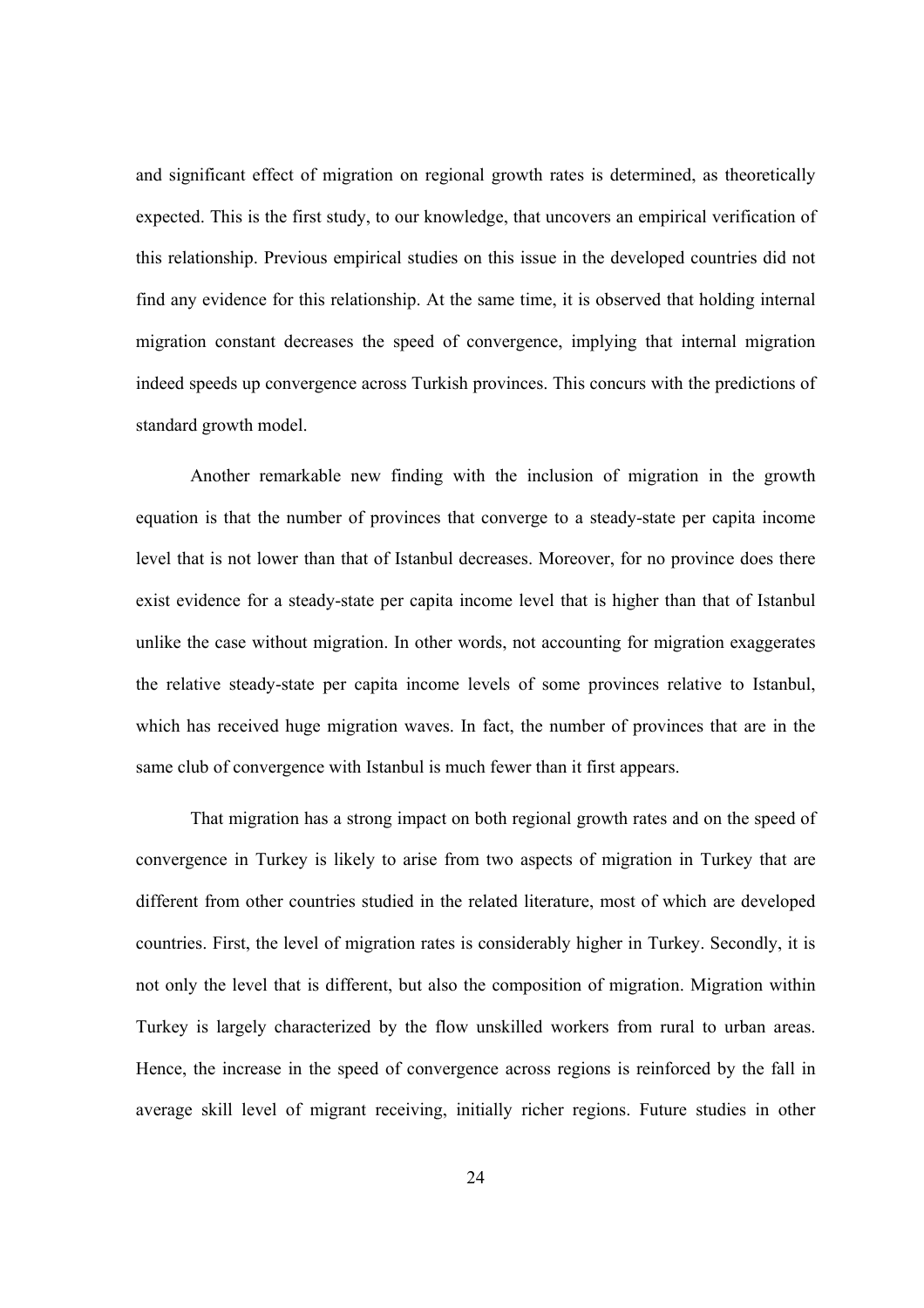developing countries, with similar composition of migration movements, could shed more light on the impact of migration on regional growth rates and the speed of convergence.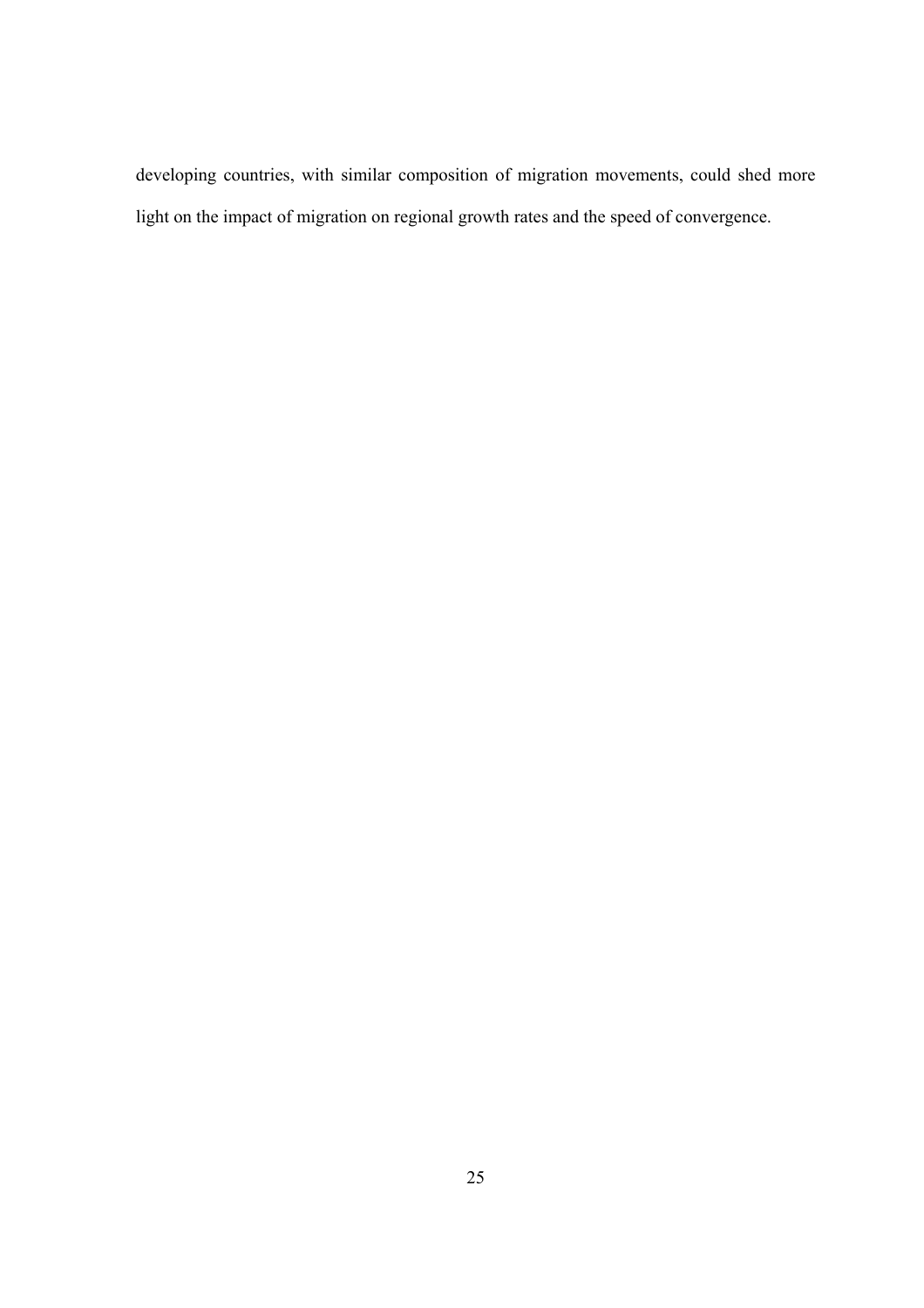| Year state of   |           | Year state of |
|-----------------|-----------|---------------|
|                 | emergency | emergency     |
| <b>Province</b> | declared  | ended         |
| Bingöl          | 1987      | 1997          |
| Diyarbakır      | 1987      | 2002          |
| Elaziğ          | 1987      | 1994          |
| Hakkari         | 1987      | 2002          |
| Mardin          | 1987      | 1996          |
| Siirt           | 1987      | 1999          |
| Tunceli         | 1987      | 2002          |
| Van             | 1987      | 2000          |
| <b>Batman</b>   | 1990      | 1997          |
| Sırnak          | 1990      | 2002          |
| <b>Bitlis</b>   | 1994      | 1997          |

**Appendix 1: Provinces under state of emergency** 

Source: Üstel (2004)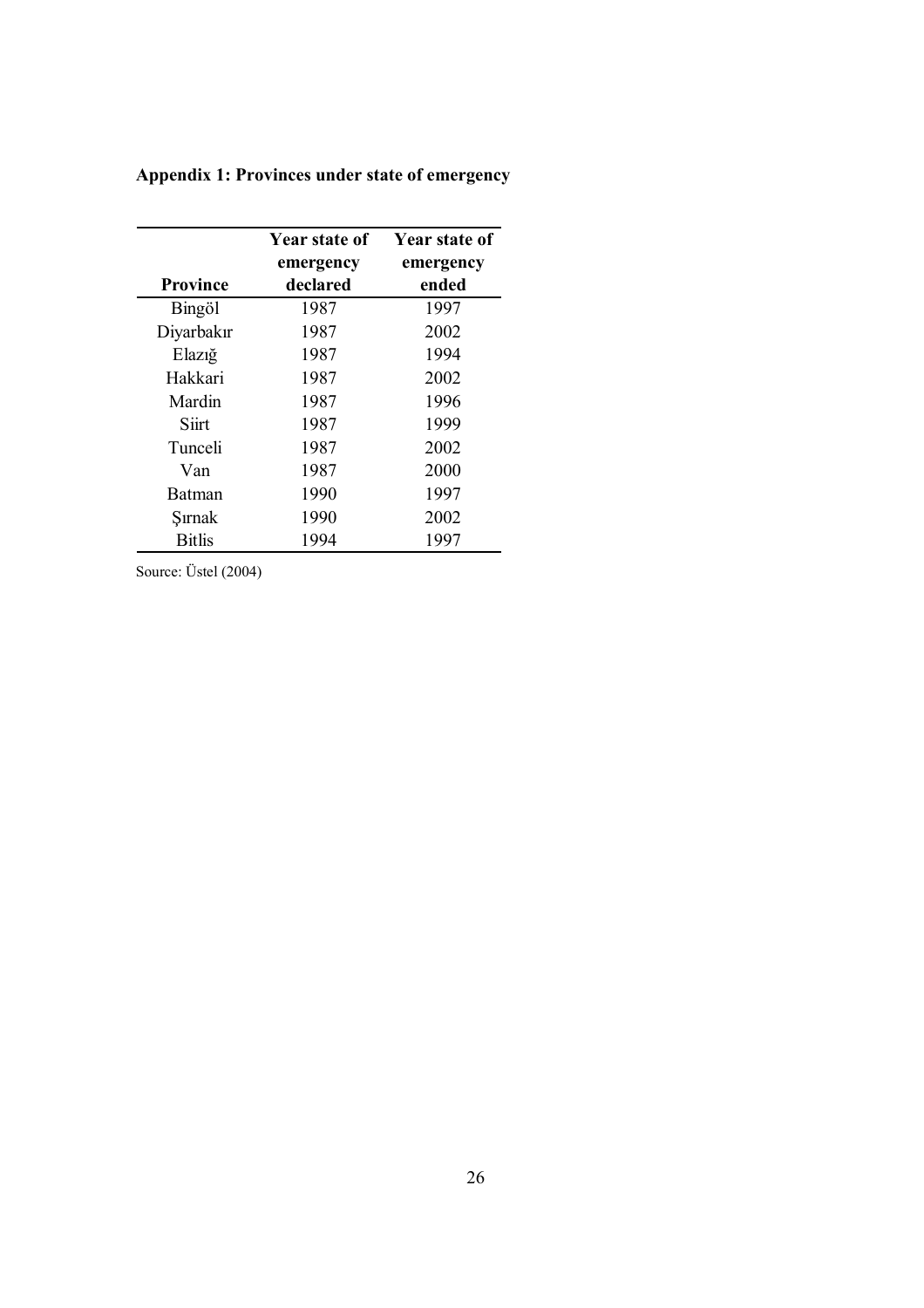|                      | Level-1 Level-2 |            |                      | Level-1 Level-2 |           |                                   | Level-1 Level-2 |               |
|----------------------|-----------------|------------|----------------------|-----------------|-----------|-----------------------------------|-----------------|---------------|
| İstanbul             |                 |            | Mediterranean        |                 |           |                                   |                 |               |
|                      | İstanbul        | İstanbul   |                      | Antalya         | Antalya   | Northeastern Erzurum<br>Anatolian |                 | Erzurum       |
| Marmara              |                 |            |                      |                 | Isparta   |                                   |                 | Erzincan      |
|                      | Tekirdağ        | Tekirdağ   |                      |                 | Burdur    |                                   |                 | Bayburt       |
|                      |                 | Edirne     |                      | Adana           | Adana     |                                   | Ağrı            | Ağrı          |
|                      |                 | Kırklareli |                      |                 | Mersin    |                                   |                 | Kars          |
|                      | Balıkesir       | Balikesir  |                      | Hatay           | Hatay     |                                   |                 | Iğdır         |
|                      |                 | Canakkale  |                      |                 | aș        |                                   |                 | Ardahan       |
|                      |                 |            |                      |                 | Osmaniye  |                                   |                 |               |
| Aegean               |                 |            | Mid-Anatolian        |                 |           | Mideastern                        |                 |               |
|                      | Izmir           | Ízmir      |                      | Kırıkkale       | Kırıkkale | <b>Anatolian</b> Malatya          |                 | Malatya       |
|                      | Aydın           | Aydın      |                      |                 | Aksaray   |                                   |                 | Elazığ        |
|                      |                 | Denizli    |                      |                 | Niğde     |                                   |                 | Bingöl        |
|                      |                 | Muğla      |                      |                 | Nevşehir  |                                   |                 | Tunceli       |
|                      | Manisa          | Manisa     |                      |                 | Kırşehir  |                                   | Van             | Van           |
|                      |                 | Afyon      |                      | Kayseri         | Kayseri   |                                   |                 | Muş           |
|                      |                 | Kütahya    |                      |                 | Sivas     |                                   |                 | <b>Bitlis</b> |
|                      |                 | Uşak       |                      |                 | Yozgat    |                                   |                 | Hakkâri       |
| <b>Lastern</b>       |                 |            | Western Biack        |                 |           | Soutneastern                      |                 |               |
| Marmara              |                 |            | Sea                  |                 |           | Anatolian                         |                 |               |
|                      | <b>Bursa</b>    | Bursa      |                      | Zonguldak       | Zonguldak |                                   | Gaziantep       | Gaziantep     |
|                      |                 | Eskişehir  |                      |                 | Karabük   |                                   |                 | Adıyaman      |
|                      |                 | Bilecik    |                      |                 | Bartin    |                                   |                 | Kilis         |
|                      | Kocaeli         | Kocaeli    |                      | Kastamonu       | Kastamonu |                                   | Sanlıurfa       | Sanlıurfa     |
|                      |                 | Sakarya    |                      |                 | Çankırı   |                                   |                 | Diyarbakır    |
|                      |                 | Düzce      |                      |                 | Sinop     |                                   | Mardin          | Mardin        |
|                      |                 | Bolu       |                      | Samsun          | Samsun    |                                   |                 | Batman        |
|                      |                 | Yalova     |                      |                 | Tokat     |                                   |                 | Şırnak        |
| Western<br>Anatolian |                 |            |                      |                 | Corum     |                                   |                 | Siirt         |
|                      | Ankara          | Ankara     |                      |                 | Amasya    |                                   |                 |               |
|                      |                 |            | <b>Eastern Black</b> |                 |           |                                   |                 |               |
|                      | Konya           | Konya      | Sea                  |                 |           |                                   |                 |               |
|                      |                 | Karaman    |                      | Trabzon         | Trabzon   |                                   |                 |               |
|                      |                 |            |                      |                 | Ordu      |                                   |                 |               |
|                      |                 |            |                      |                 | Giresun   |                                   |                 |               |
|                      |                 |            |                      |                 | Rize      |                                   |                 |               |
|                      |                 |            |                      |                 | Artvin    |                                   |                 |               |
|                      |                 |            |                      |                 | Gümüşhane |                                   |                 |               |

**Appendix 2: NUTS Level-1 and Level-2 Regions, Turkey**

Source: SPO Website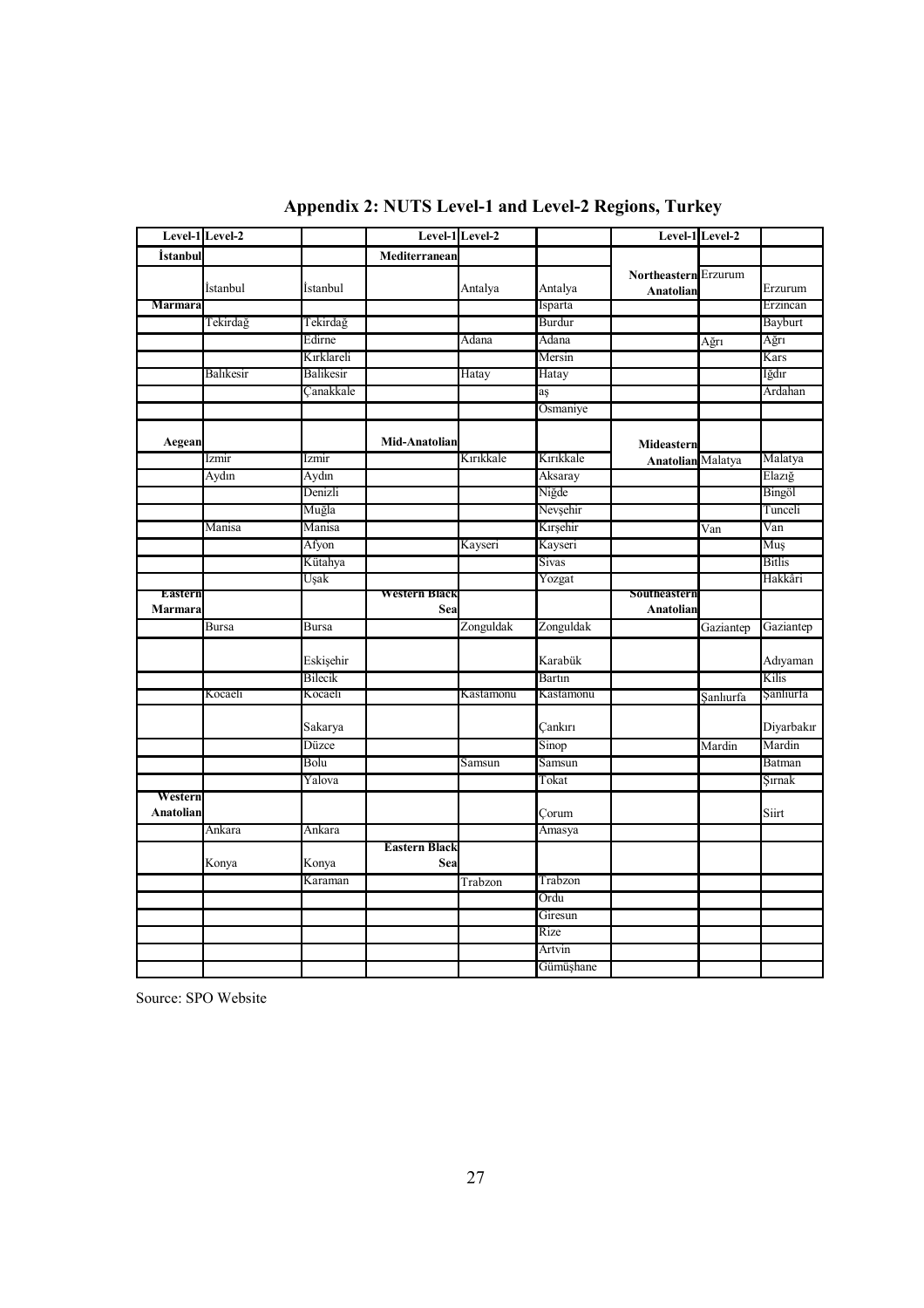| <b>REGIONS</b>        | 1970–1975 | 1975–1980 | 1980–1985 | 1985-1990 | 1995–2000 |
|-----------------------|-----------|-----------|-----------|-----------|-----------|
| <i>Istanbul</i>       | 127,46    | 67,27     | 56,53     | 99,86     | 46,1      |
| Western Marmara       | $-5,89$   | $-3,78$   | $-1,18$   | 3,08      | 26,1      |
| Aegean                | 17,16     | 21,79     | 13,37     | 25,52     | 22,9      |
| Eastern Marmara       | 18,99     | 38,52     | 27,26     | 41,95     | 15,9      |
| Western Anatolia      | 40,45     | 9.59      | 5,65      | 8,75      | 15,9      |
| Mediterranean         | 12,75     | 12,4      | 14,87     | 19,94     | 0.4       |
| Mid-Anatolian         | $-25,1$   | $-27,14$  | $-23,9$   | $-49,21$  | $-24,9$   |
| Western Black Sea     | $-22,78$  | $-18,95$  | $-23,09$  | $-46,54$  | $-50,3$   |
| Eastern Black Sea     | $-35,94$  | $-35,58$  | $-36,94$  | $-70,57$  | $-26,1$   |
| Northeastern Anatolia | $-35,69$  | $-71,54$  | $-58,27$  | $-113,38$ | $-49.8$   |
| Mideastern Anatolia   | $-27,95$  | $-43,45$  | $-32,62$  | $-59,01$  | $-33,4$   |
| Southeastern Anatolia | $-30,81$  | $-30,39$  | $-20,36$  | $-30,33$  | $-36,2$   |

**Appendix 3: NUTS Level-1 Regions, Net Internal Migration<sup>a</sup> , (%o)** 

Source: TURKSTAT Web site.

a Net (regional or, internal) migration rates do not take account of migration across provinces within the same region. Net internal migration rate is measured as the ratio of net internal migration to mid-period population.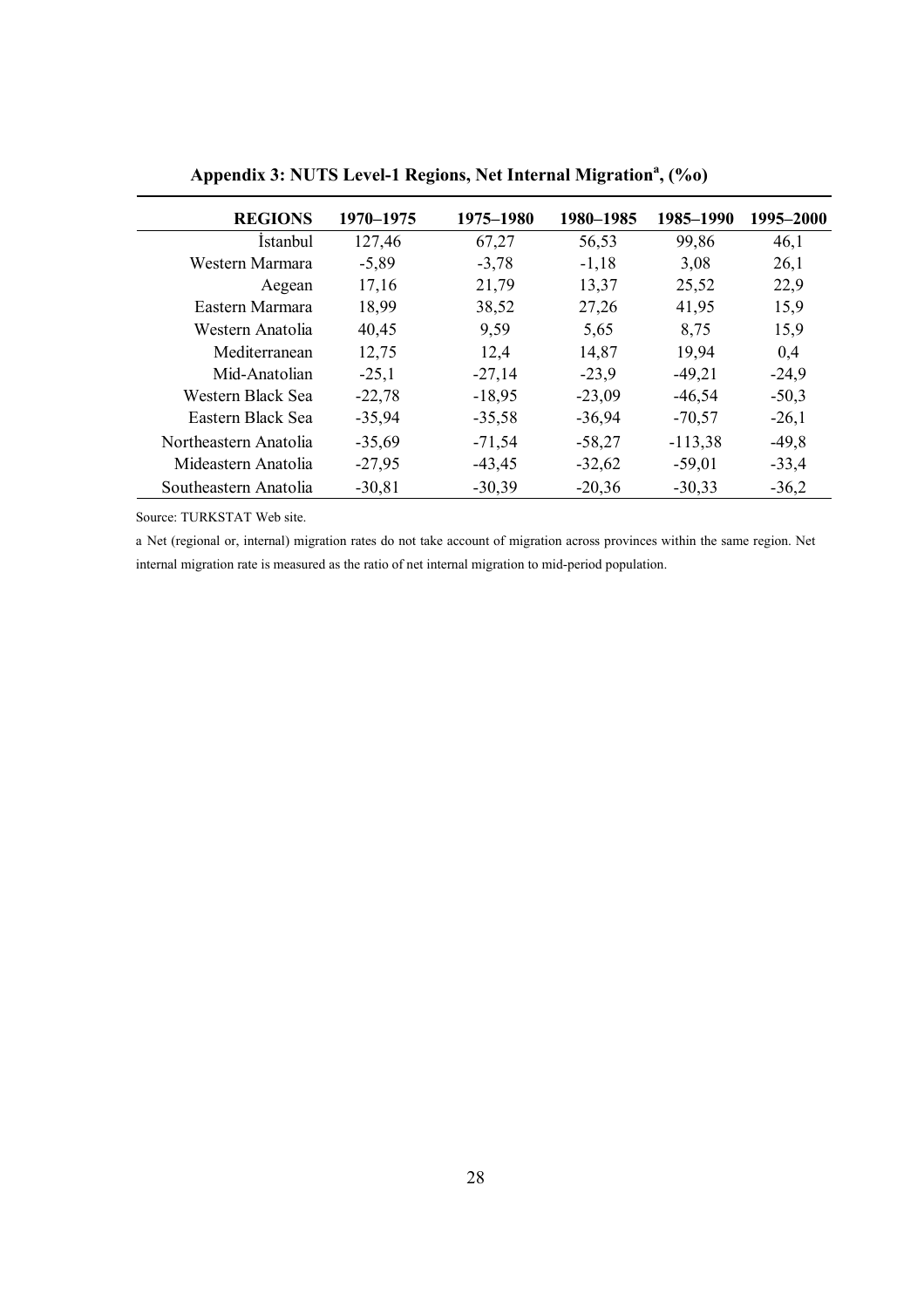#### **References**

- Aker T, Çelik B, Kurban D, Ünalan T, Yükseker HD (2005) *Türkiye'de ülke içinde yerinden edilme sorunu: tespitler ve çözüm önerileri.* Turkish Economic and Social Studies Foundation (TESEV), İstanbul
- Akşit B (1998) İç göçlerin nesnel ve öznel toplumsal tarihi üzerine gözlemler: köy tarafından bir bakış. In: *Türkiye'de İç Göç, Sorunsal Alanları ve Araştırma Yöntemleri Konferansı (June 6–8, 1998, Bolu-Gerede) Bildiriler Kitabı*. Türkiye Ekonomik ve Toplumsal Tarih Vakfı, İstanbul
- Barro RJ, Sala-i-Martin X (1991) Convergence across states and regions. *Brookings Papers on Economic Activity* 1991: 107–182
- Barro RJ, Sala-i-Martin X (1992) Convergence. *Journal of Political Economy* 100: 223–251
- Barro RJ, Sala-i-Martin X (2004) *Economic growth (*2nd ed). The MIT Press, Cambridge, MA
- Caselli F, Esquivel G, Lefort F (1996) Reopening the convergence debate: a new look at cross-country growth empirics. *Journal of Economic Growth* 1: 363-389
- Doğruel F, Doğruel AS (2003) Türkiye'de bölgesel gelir farklılıkları ve büyüme. In: Köse AH, Şenses F, Yeldan E (eds) *İktisat üzerine yazılar I: küresel düzen, birikim, devlet ve sınıflar (Korkut Boratav'a Armağan)*. İletişim, İstanbul
- Erlat H (2005) Türkiye'de bölgesel yakınsama sorununa zaman dizisi yaklaşımı. In: Erlat, H (ed) *Bölgesel gelişme stratejileri ve Akdeniz ekonomisi*. Turkish Economic Association, Ankara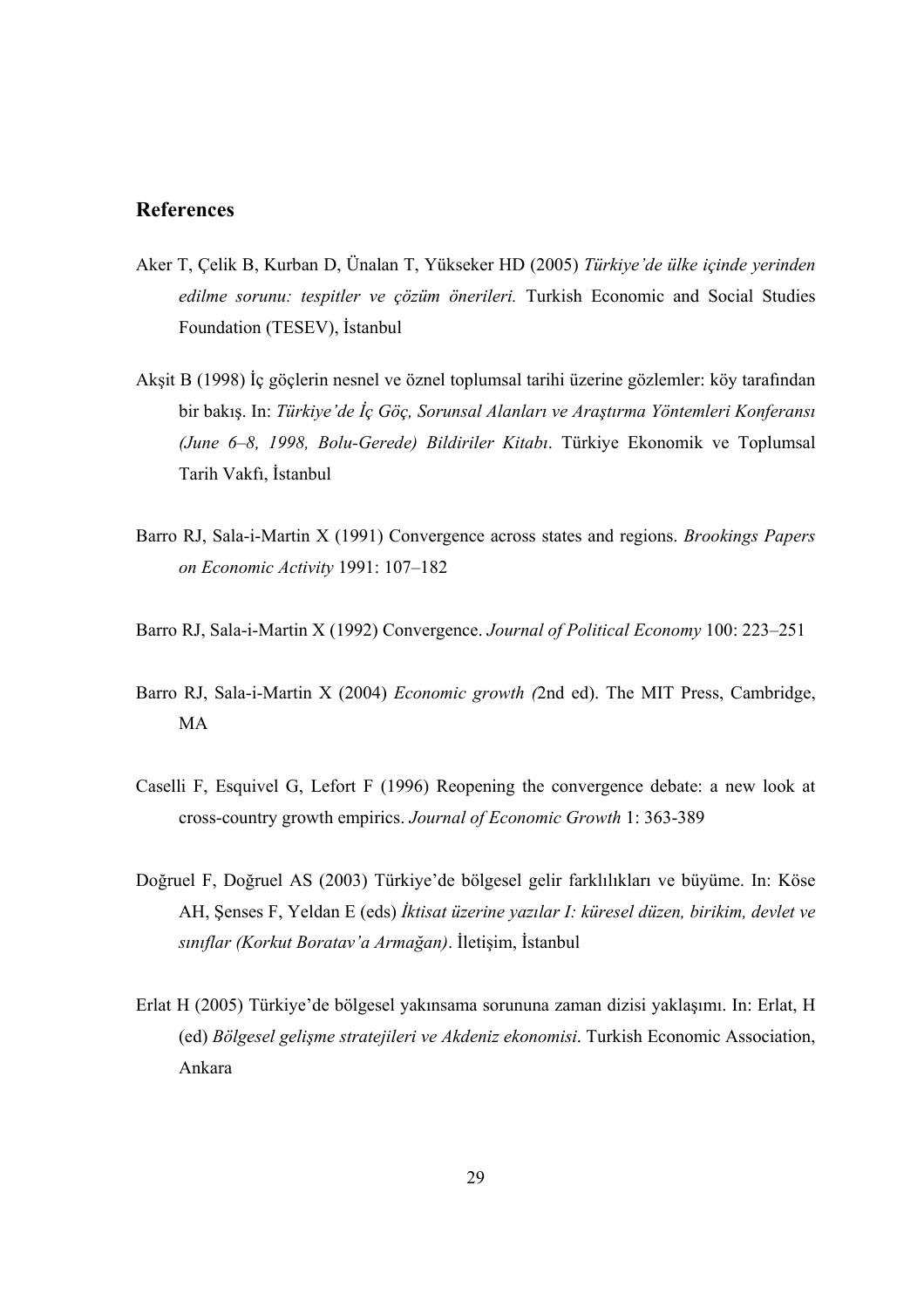- Filiztekin A (1998) Convergence across industries and provinces in Turkey. Koç University Working Paper series No. 1998/08
- Gezici F, Hewings GJD (2004) Regional convergence and the economic performance of peripheral areas in Turkey. *Review of Urban & Regional Development Studies* 16: 113– 132
- Gündüz M, Yetim N (1997) Terör ve göç. In: *Toplum ve Göç-II. Ulusal Sosyoloji Kongresi (Kasım 20–22, 1996, Mersin) Bildiriler Kitabı*, SIS Pub. No. 2046. SIS, Ankara
- Islam N, (1995) Growth empirics: A panel data approach. *Quarterly Journal of Economics* 110: 1127-1170
- Kahraman B, Coşkun Ö, Tunç G (2002) Göç olgusunun değerlendirilmesi. In: Ersoy M, Şengül HT (eds) *Kente göç ve yoksulluk: Diyarbakır örneği*. Middle East Technical University, Ankara
- Karaca O (2004) Türkiye'de bölgeler arası gelir farklılıkları: yakınsama var mı? Turkish Economic Association Discussion Paper No. 2004/7
- Persson J (1994) Convergence in per capita income and migration across the Swedish counties: 1906-1990. Institute for International Economic Studies, Stockholm University, mimeo.
- Reichlin P, Rustichini A (1998) Diverging patterns with labor migration. *Journal of Economic Dynamics and Control* 22: 703–728
- Shioji E (2001) Composition effect of migration and regional growth in Japan. *Journal of the Japanese and International Economies* 15: 29-49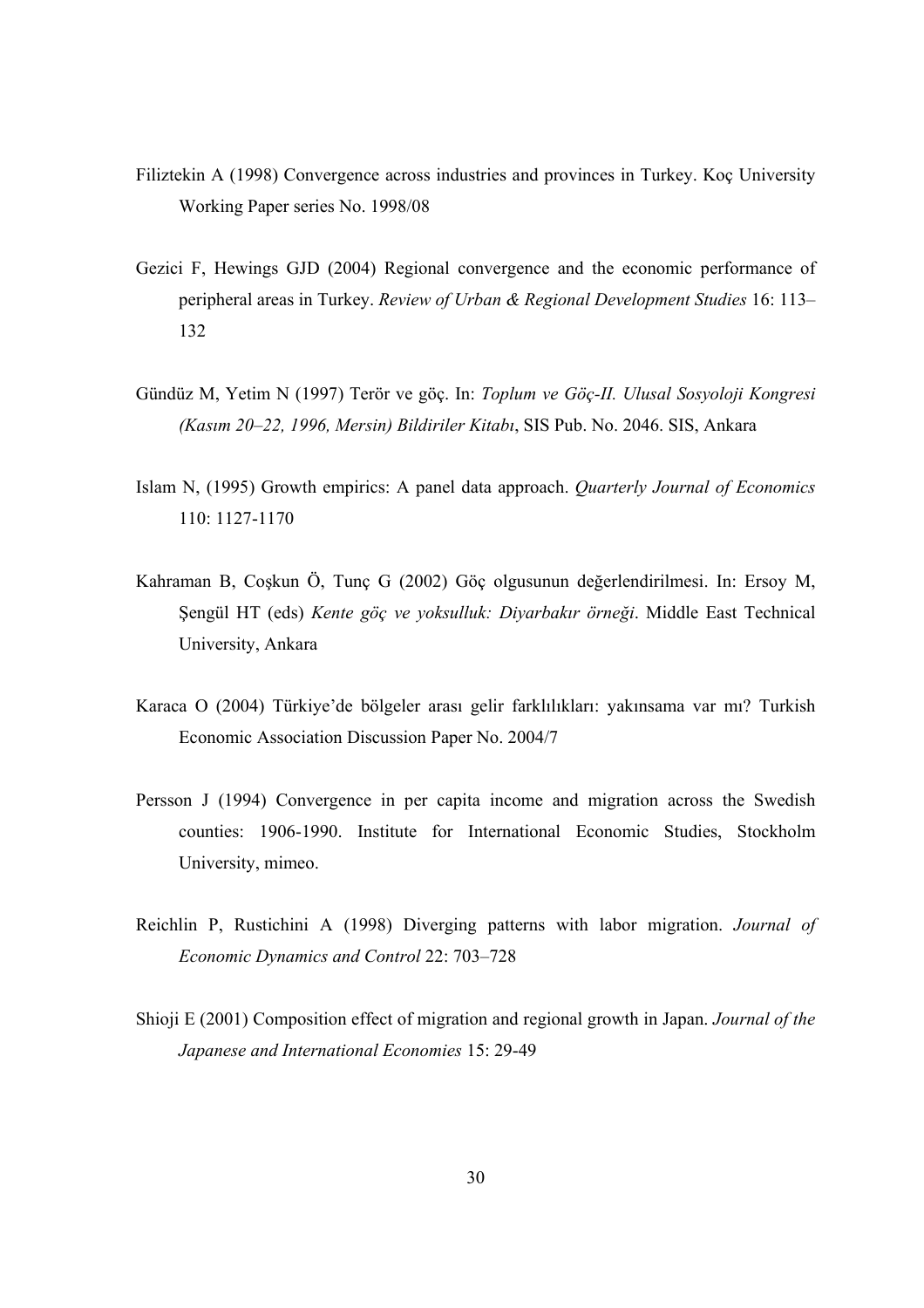Soto R, Torche A (2004) Spatial inequality, migration, and economic growth in Chile. *Cuadernos de Economia* 41: 401-424

State Planning Organization (SPO) Web-site (URL: http://www.dpt.gov.tr)

- Tansel A, Güngör ND (1997) Economic growth and convergence: an application to the provinces of Turkey, 1975–1995. I. METU-ERC International Conference, Ankara
- Temel T, Tansel A, Albersen PJ (1999) Convergence and spatial patterns in labor productivity: nonparametric estimations for Turkey. *Journal of Regional Analysis and Policy* 29: 3-19

TURKSTAT (2005) *Annual Yearbook of Turkey 2004*. TURKSTAT, Ankara

TURKSTAT Web-site (URL: http: //www.tuik.gov.tr)

- Üstel F (2004) *Zorunlu iç göç sonrası köye dönüş-ön rapor (Return to the village following forced migration, preliminary report. In Turkish)*. Turkish Economic and Social Studies Foundation (TESEV), İstanbul
- Wooldridge J (2002) *Introductory Econometrics: A Modern Approach* (2nd ed). South-Western College Publishing, New York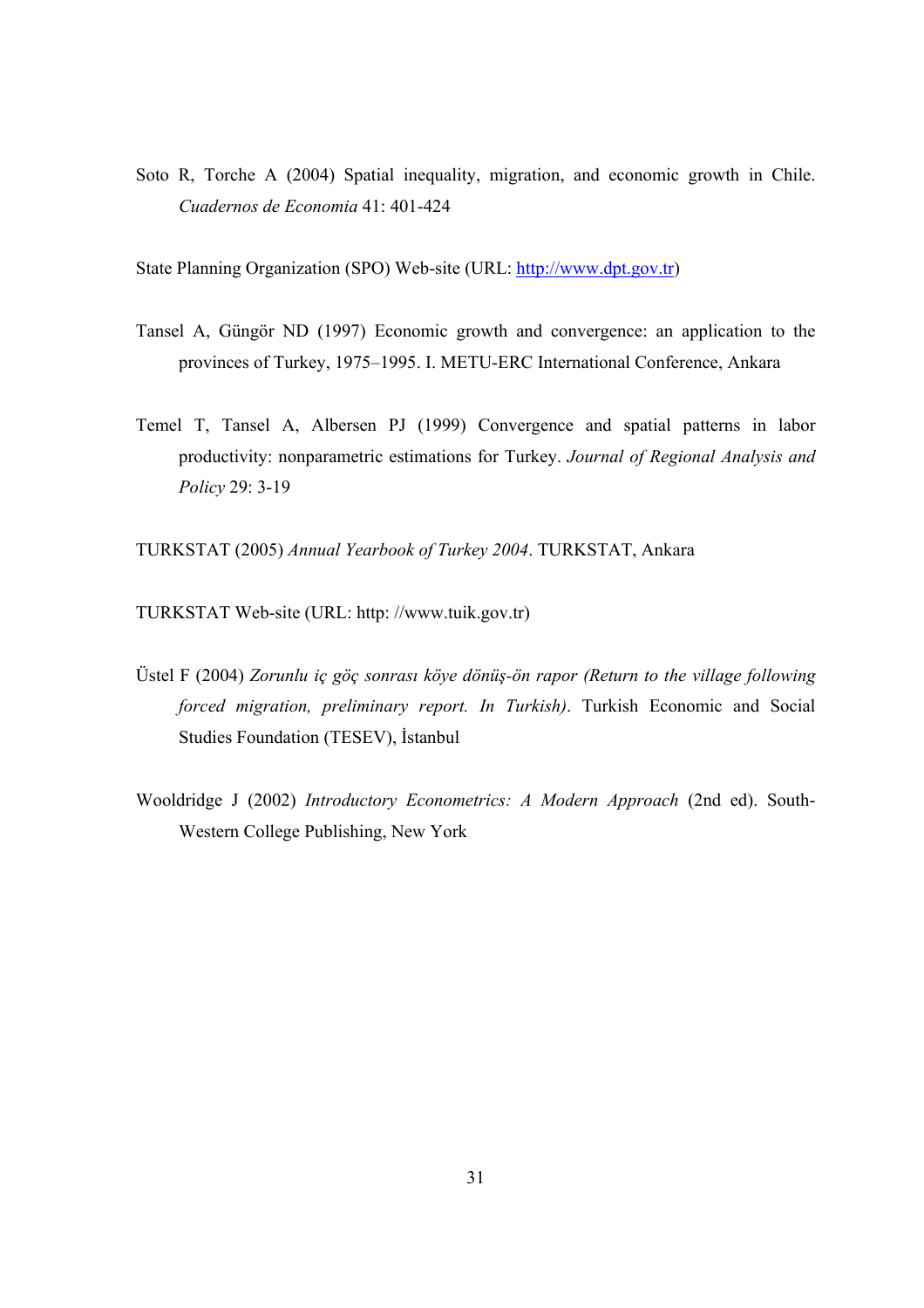### **TABLES**

|                                              | Obs. | Minimum  | Mean      | Maximum   | Std.Dev. |
|----------------------------------------------|------|----------|-----------|-----------|----------|
| Real GPP per capita (TL)                     | 335  | 245,375  | 1,062.300 | 4,012.403 | 599,169  |
| Growth Rate $(\% )$                          | 335  | $-6,14$  | 1,62      | 11,56     | 2,84     |
| Net Migration Rate $(\%)$                    | 335  | $-15,17$ | $-1,95$   | 10,03     | 4,07     |
| <b>Population Density</b>                    | 335  | 15       | 79        | 1630      | 136      |
| <b>State of Emergency Status</b>             | 335  | $\theta$ | 0,0687    |           | 0,253    |
| Note: Real GPP per capita is in 1987 prices. |      |          |           |           |          |

**Table 1: Descriptive Statistics** 

Note: Real GPP per capita is in 1987 prices.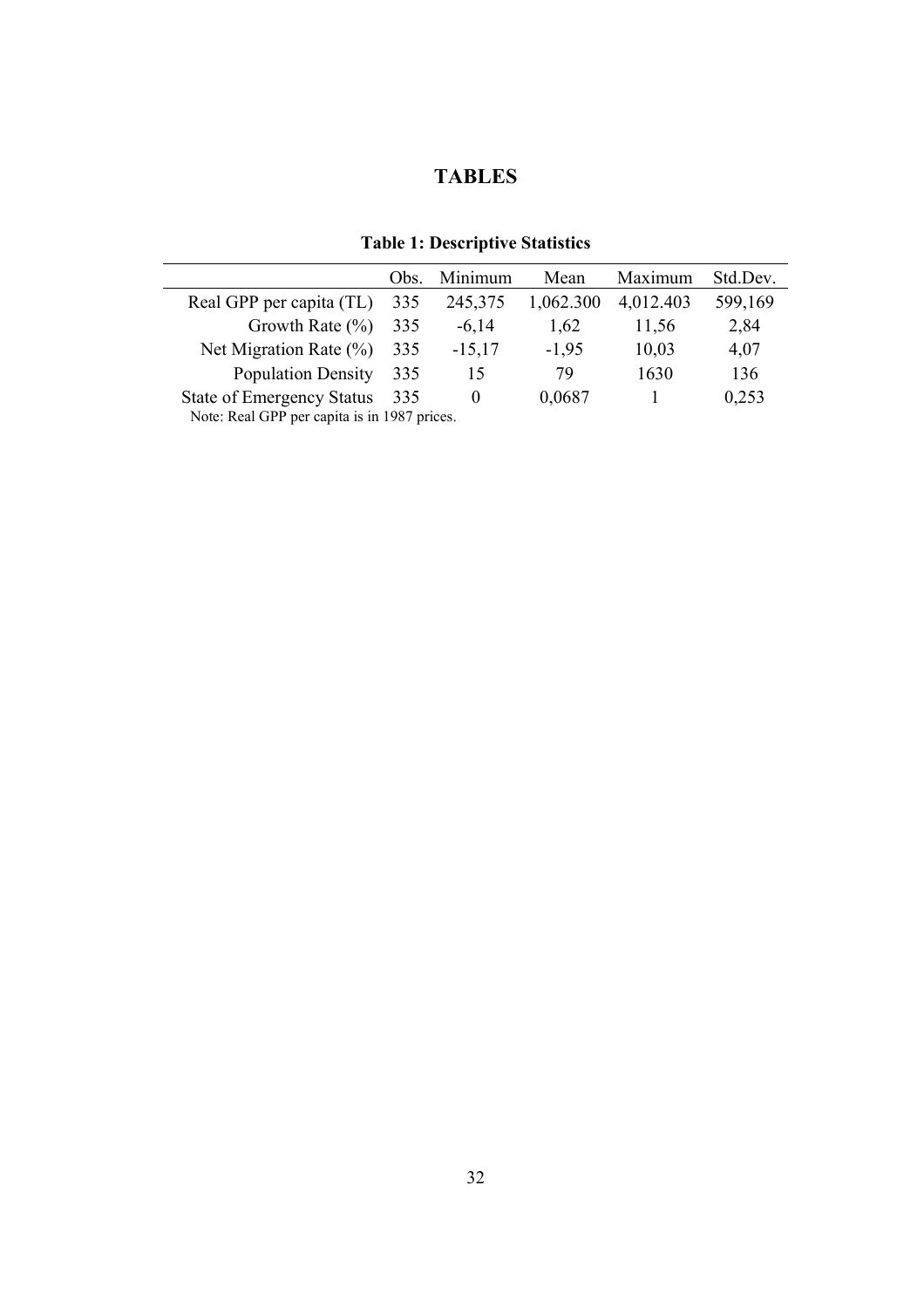|                                        | Basic Equation (1) |       |                |  |  |
|----------------------------------------|--------------------|-------|----------------|--|--|
|                                        |                    | $R^2$ | Number of obs. |  |  |
| Joint, 5 sub-periods $-0,0048*$ 0.0078 |                    |       | 335            |  |  |
|                                        | (0.00273)          |       |                |  |  |

**Table 2: Absolute convergence in provincial per capita income, 1975–2000**

*Note*: \*significant at 10% significance level. Values in parentheses are standard errors.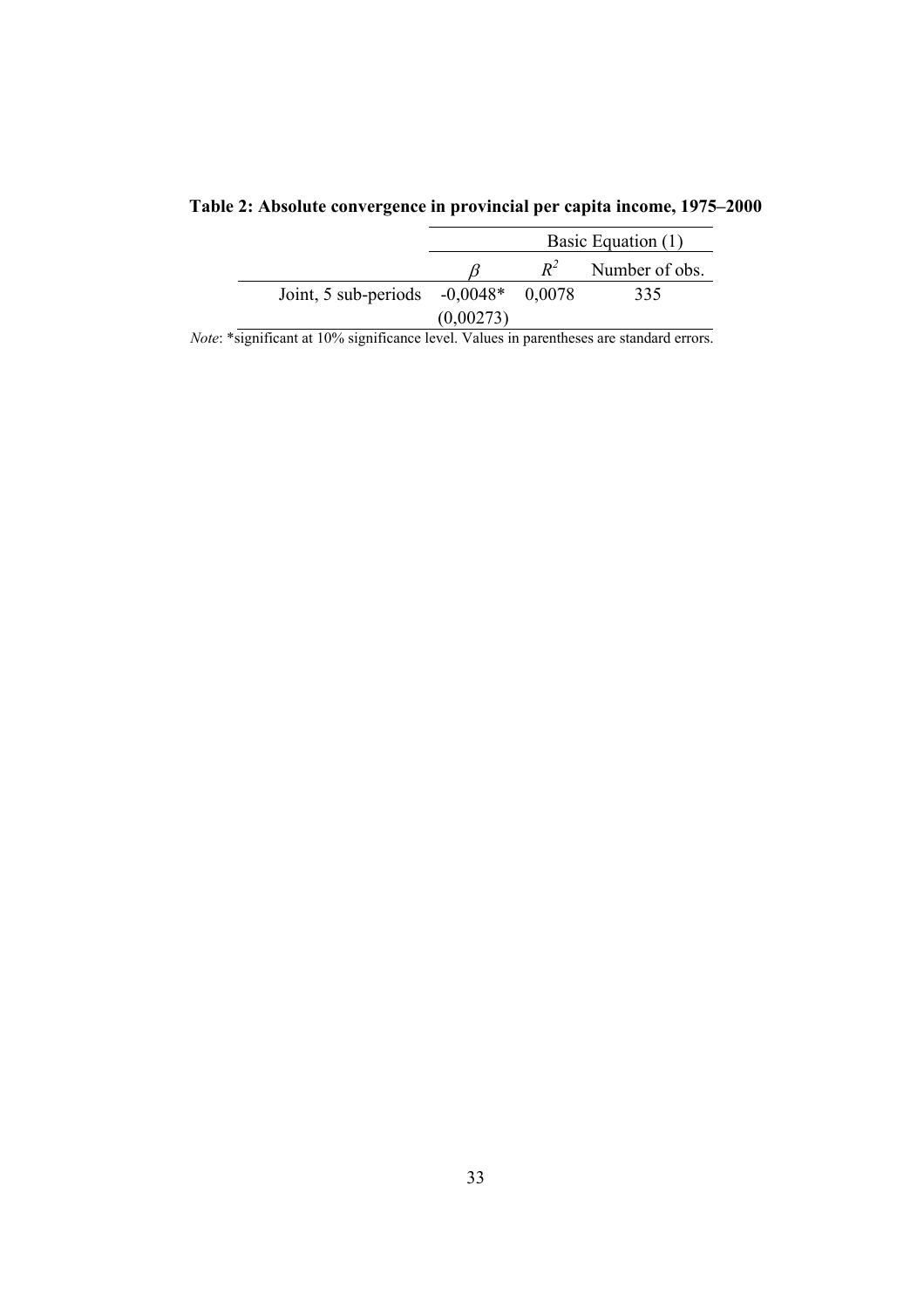|                                    | Equations with          |        | Equations with          |                | Equations with |        |         |
|------------------------------------|-------------------------|--------|-------------------------|----------------|----------------|--------|---------|
|                                    | 12 NUTS Level-1         |        | 26 NUTS Level-2         |                | 67 provincial  |        |         |
|                                    | <b>Regional Dummies</b> |        | <b>Regional Dummies</b> |                | Dummies        |        |         |
|                                    | (2)                     |        | (3)                     |                | (4)            |        | Number  |
|                                    |                         |        |                         | $R^{\,\prime}$ |                | $R^2$  | of obs. |
| Joint, 5 sub-periods $0,011394***$ |                         | 0,0894 | $0.01895***$            | 0.1451         | $0.06193***$   | 0.2687 | 335     |
|                                    | (0.00385)               |        | (0,00428)               |                | (0,01065)      |        |         |

# **Table 3: Conditional convergence**

*Note*: \*\*\* significant at 1% significance level. Values in parentheses are standard errors.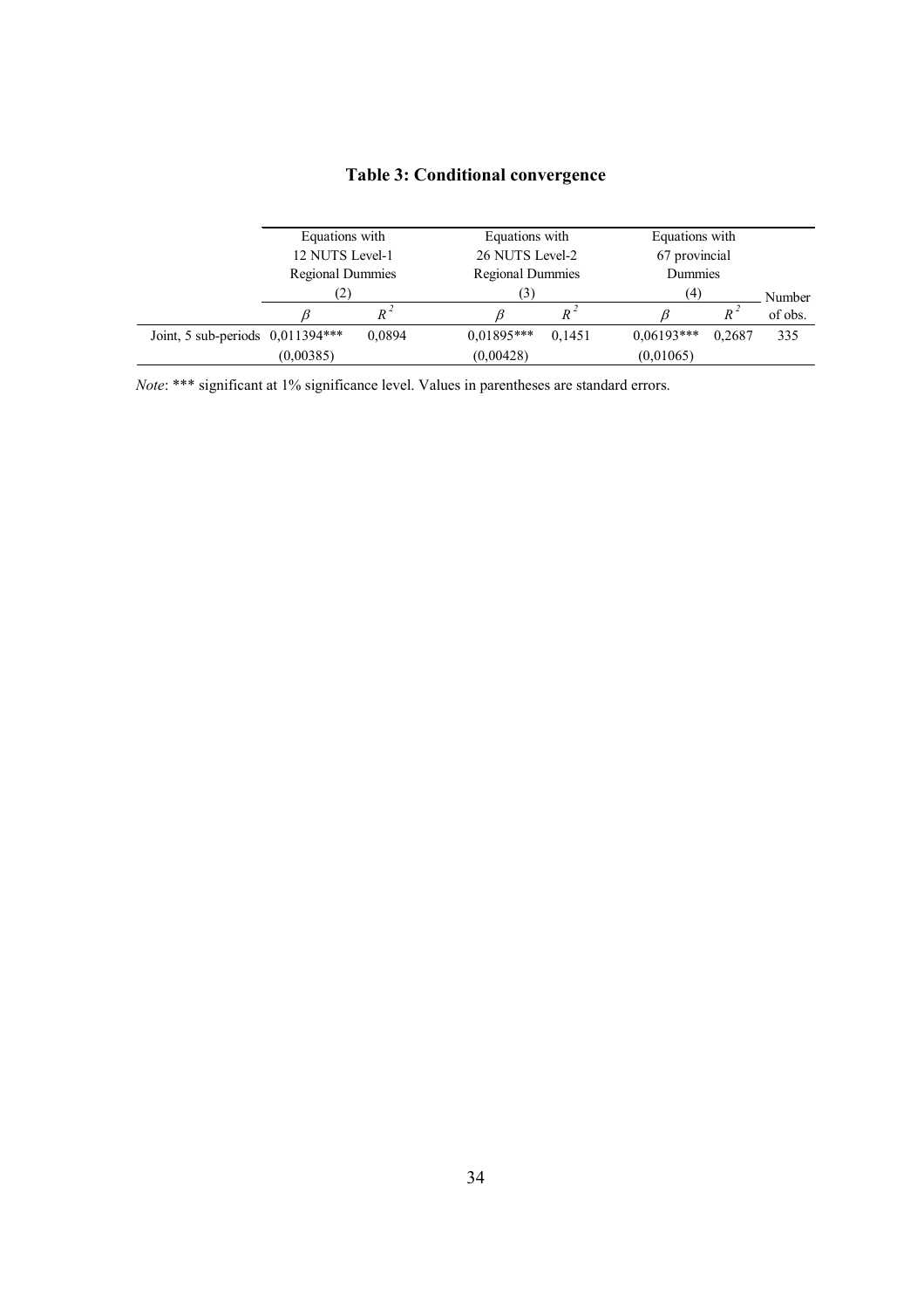|                       | Net internal migration<br>excluded<br>(4) |        |             | Net internal migration<br>included (OLS) |       |            | Net internal migration<br>included (2SLS) |   |  |
|-----------------------|-------------------------------------------|--------|-------------|------------------------------------------|-------|------------|-------------------------------------------|---|--|
|                       |                                           |        |             | $\mathcal{L}$                            |       | (6)        |                                           |   |  |
|                       |                                           | $R^4$  |             | Migration                                | $R^4$ |            | Migration $R^2$                           |   |  |
|                       | $0.06193***$                              |        | $0.0611***$ | $-0.0001$                                |       | $0.043***$ | $-0.0025***$                              |   |  |
| Joint, 5 sub- periods | (0,01065)                                 | 0,2687 | (0.011)     | $(0,00012)$ 0,2725                       |       | (0,02)     | (0,00096)                                 | ۰ |  |

### **Table 4: Net internal migration and conditional convergence**

*Note*: \*\*\* significant at 1% significance level. Values in parentheses are standard errors. The number of observations is 335.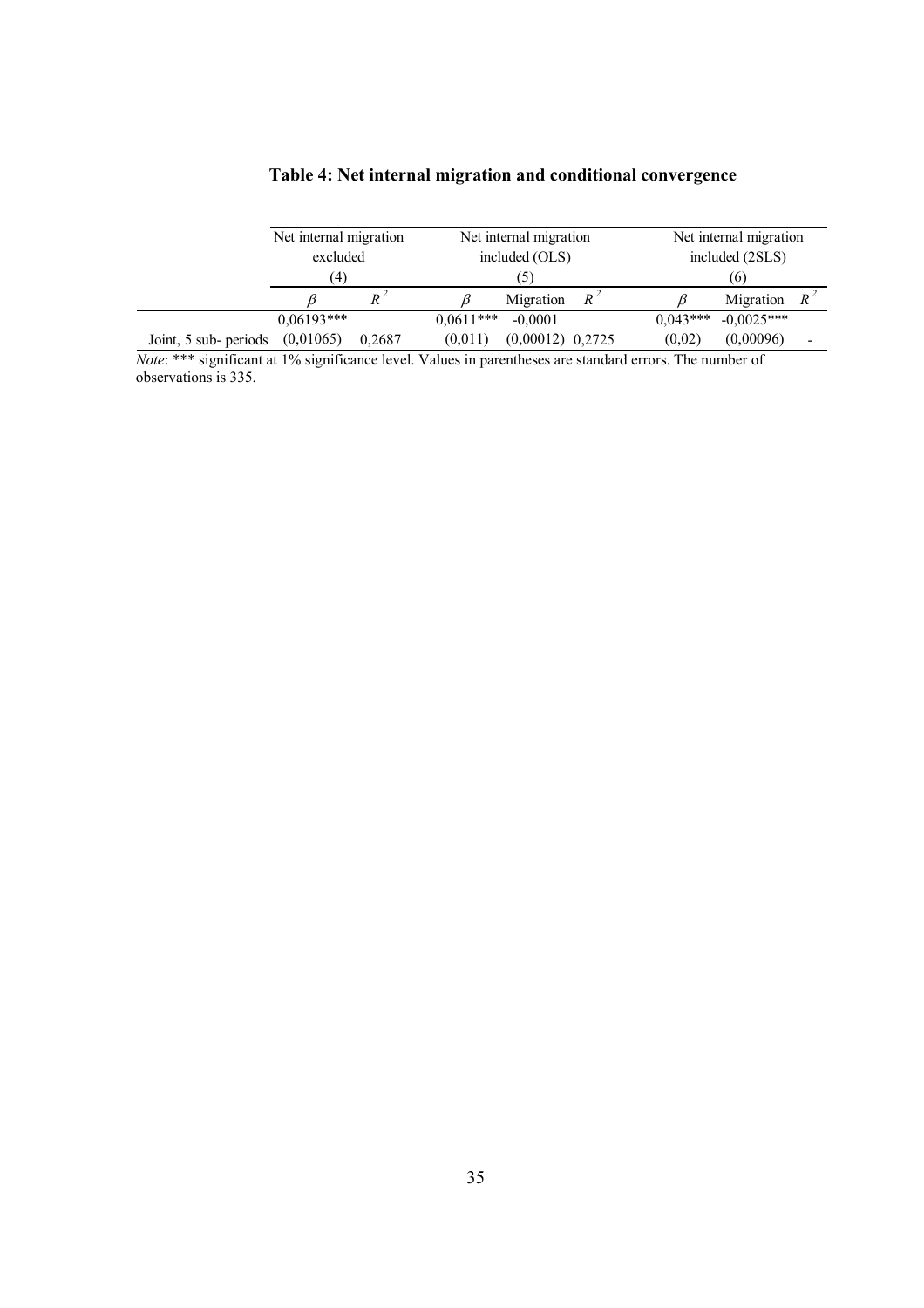### **FIGURES**



**Figure 1: Net Internal Migration Rate and Initial Income, 1975-2000** 

**1975 (log) GDP per capita**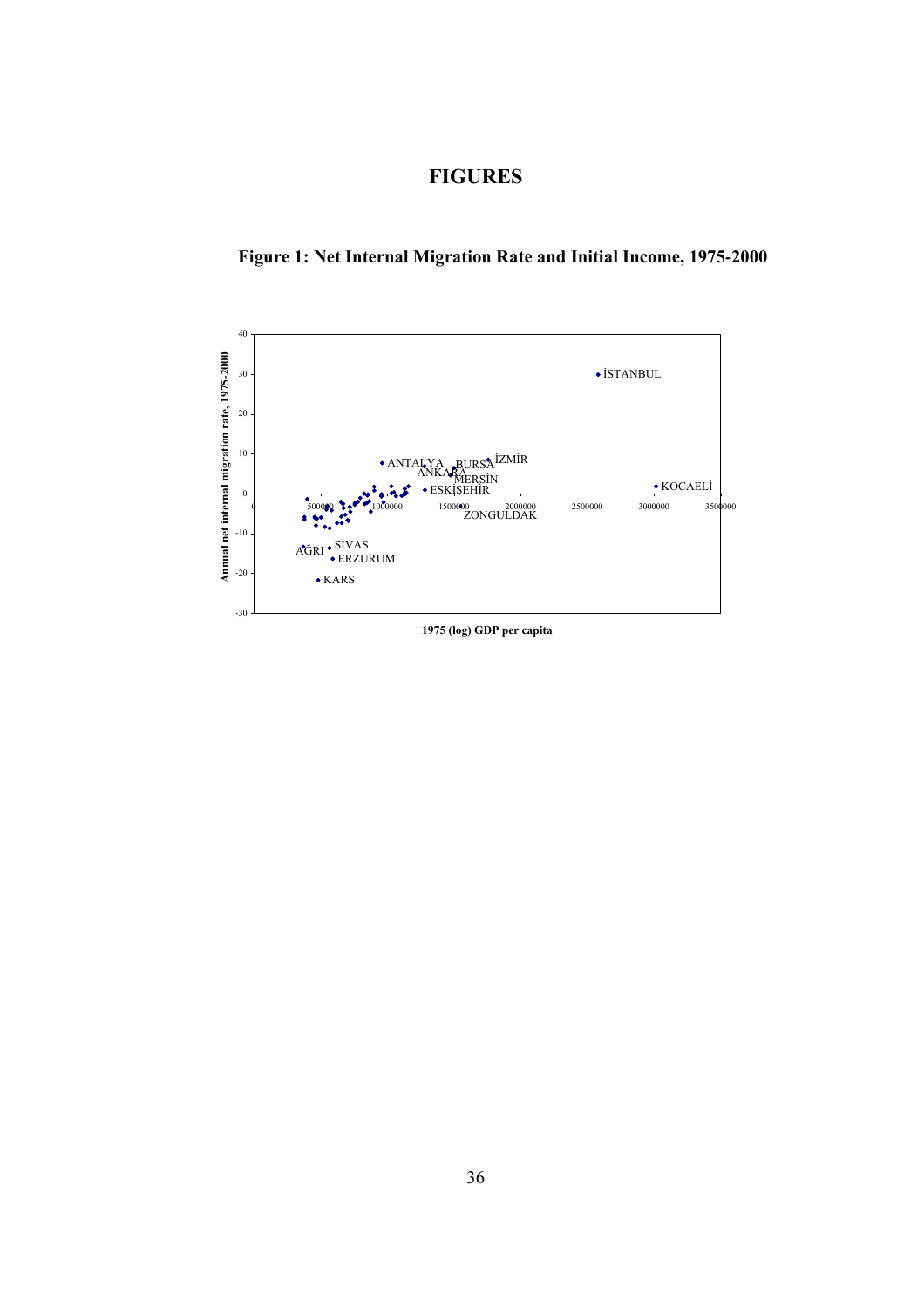

**Figure 2: Net Internal Migration Rate and Initial Income, various periods**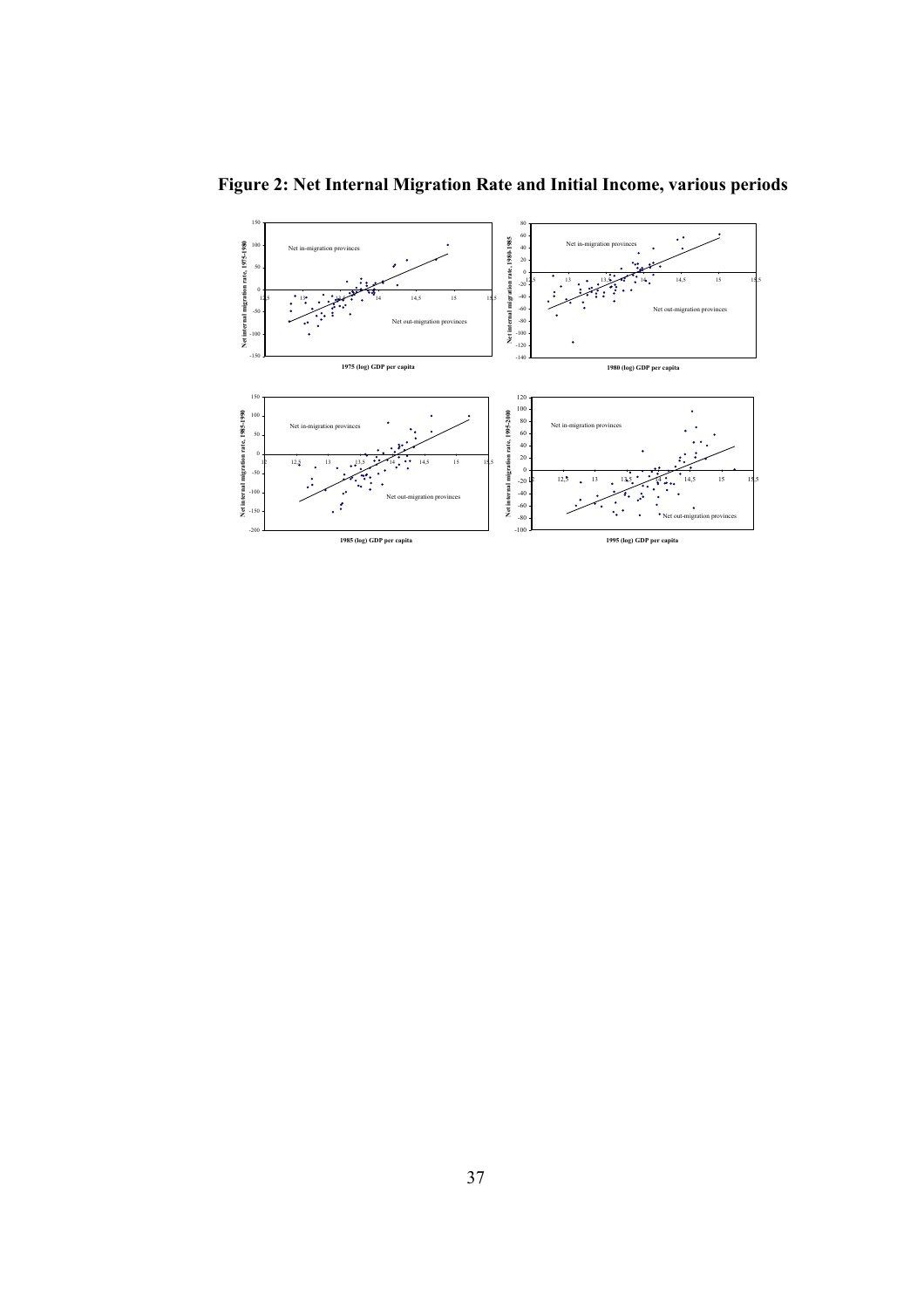

**Figure 3: Net Internal Migration and Growth Rates (%, 1975-2000)**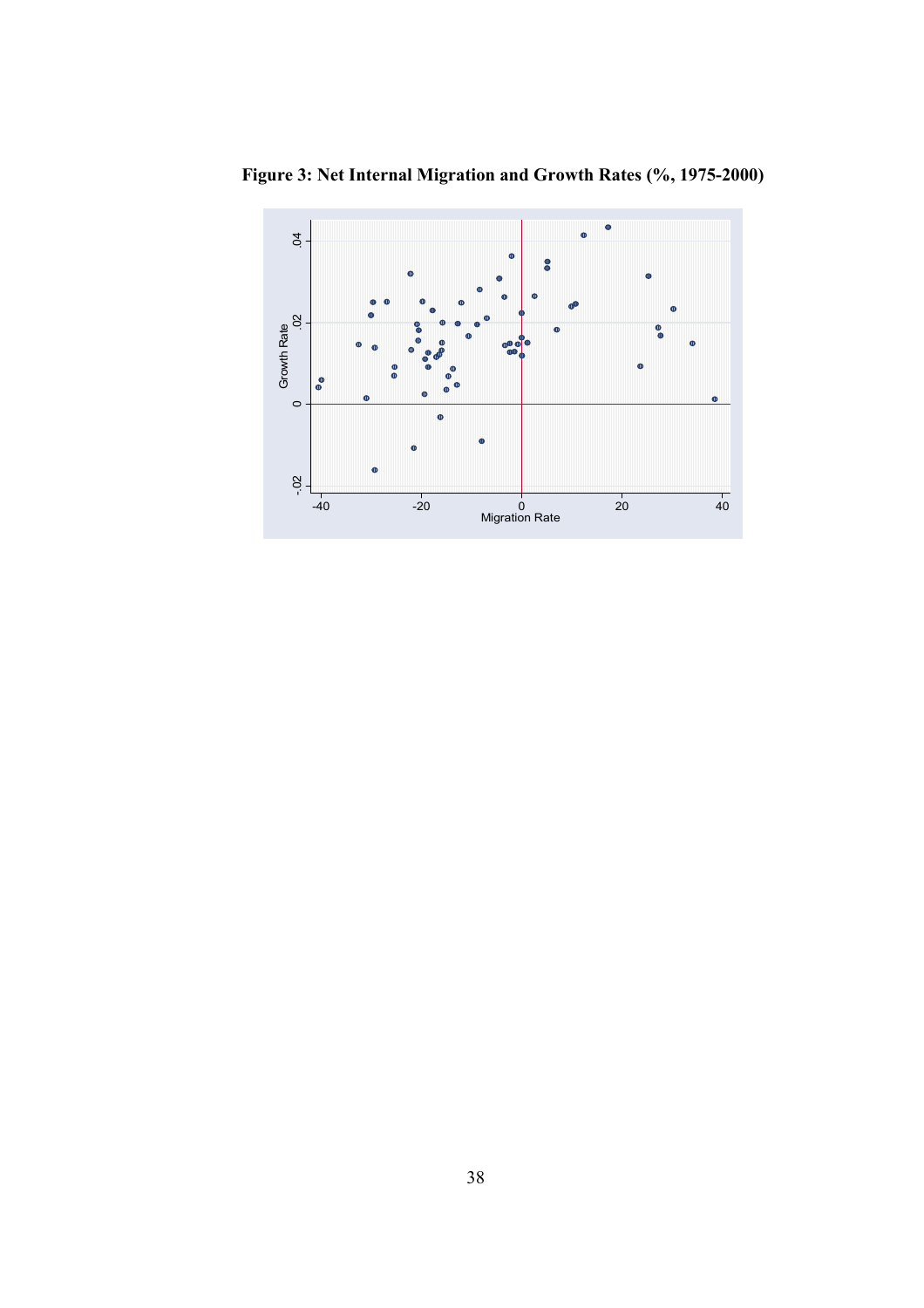

**Figure 4: Annual growth rate and initial income** 

**1975 (log) GDP per capita**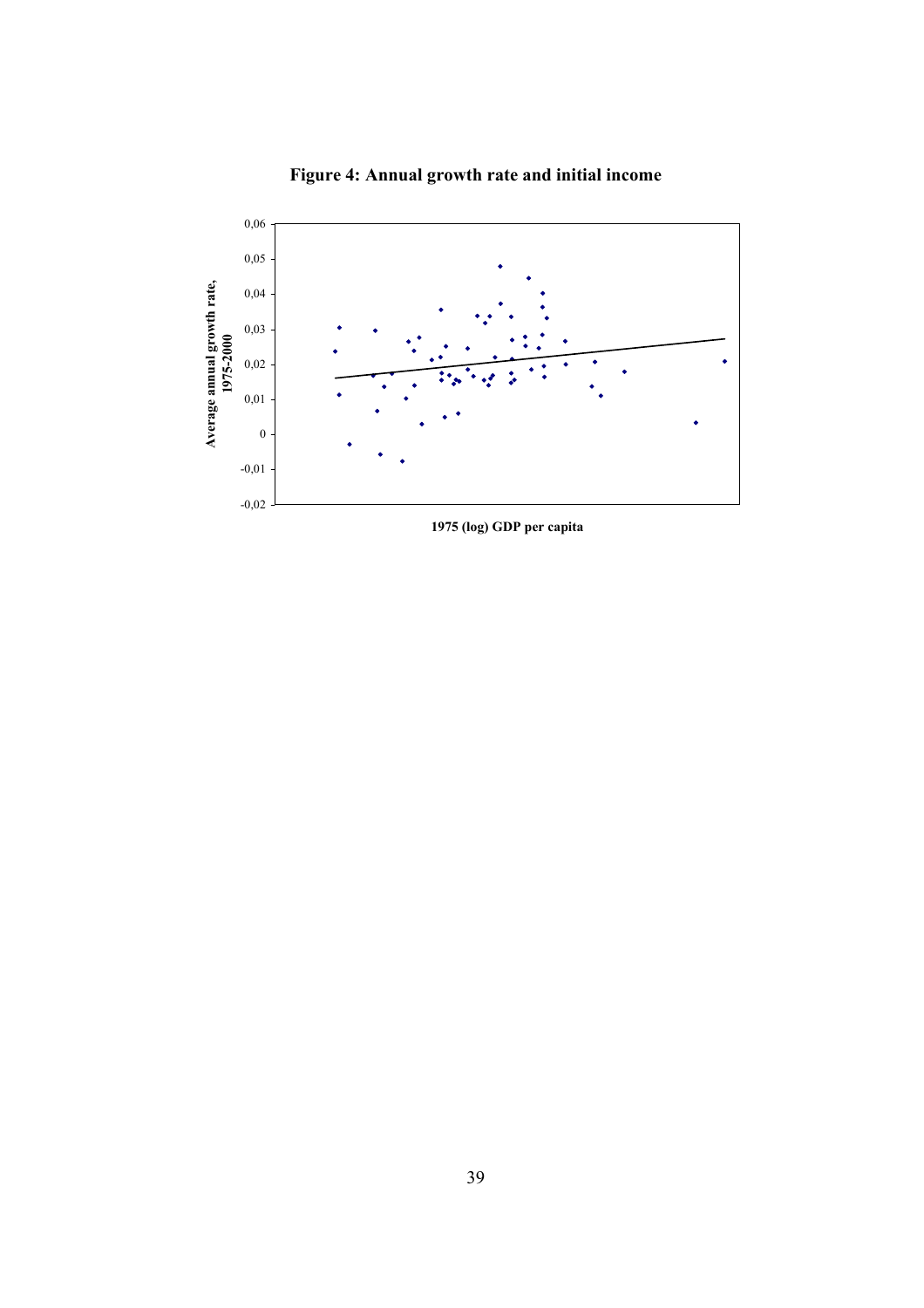

**Figure 5: Geographical distribution of steady-state per capita income\*** 

\**Note*: The provinces in the dark shade are those with steady-state per capita income higher than that in Istanbul; the provinces in the lighter shade are those with steady-state per capita income that is no different than that in Istanbul. All the other provinces have lower steady-state per capita income than Istanbul.